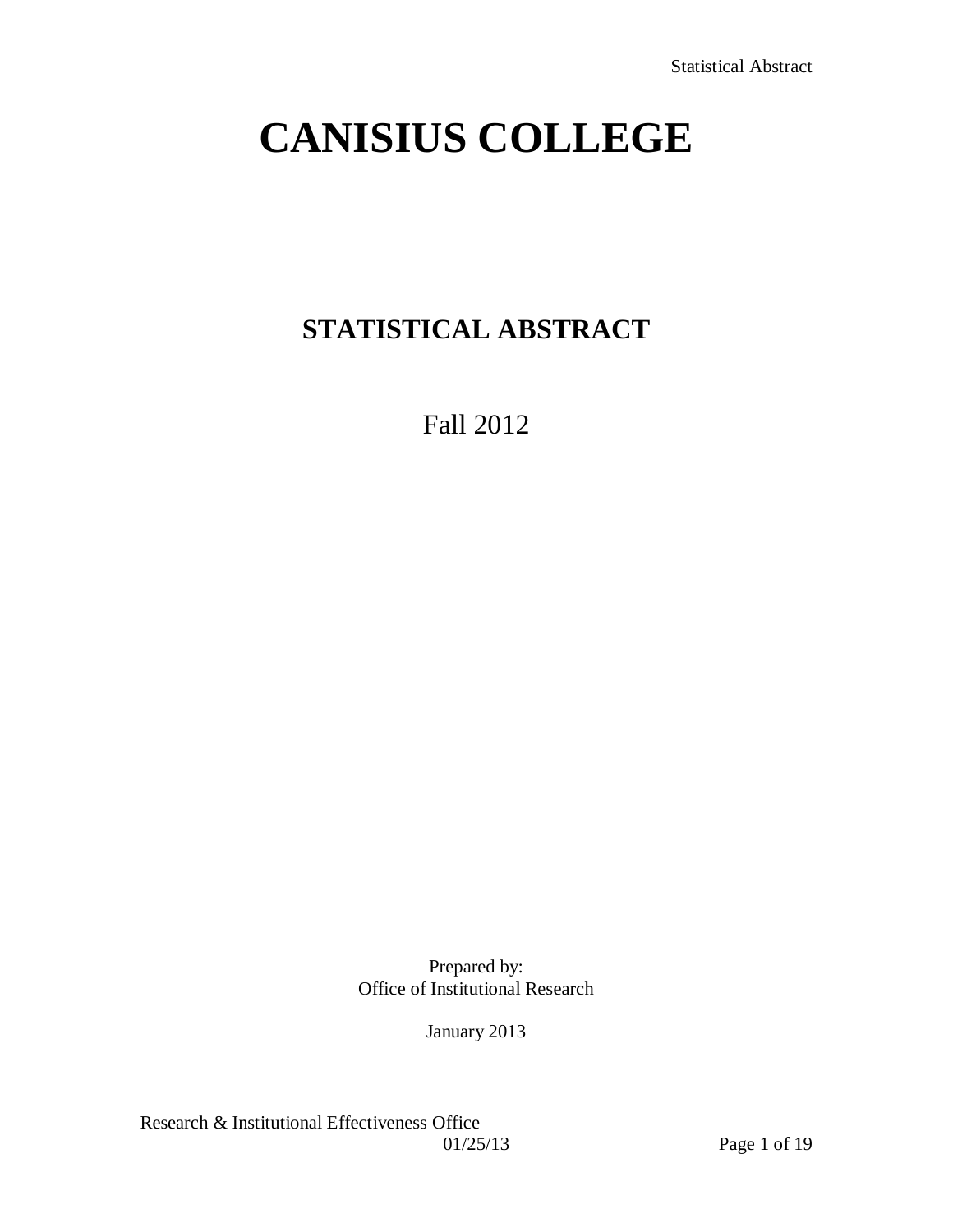|                                   | Undergrad. | <b>Graduate</b> | <b>Total</b> |
|-----------------------------------|------------|-----------------|--------------|
| Enrollment, Fall 2012             | 3280       | 1628            | 4908         |
| Enrollment, Fall 2011             | 3381       | 1767            | 5148         |
| Percent Change in Enrollment      | $-3.0\%$   | $-7.9%$         | $-4.7%$      |
|                                   |            |                 |              |
| Number Full-time                  | 2954       | 736             | 3690         |
| Number Part-time                  | 326        | 892             | 1218         |
|                                   |            |                 |              |
| Percent Full-time                 | 90.1%      | 45.2%           | 75.2%        |
| Percent Part-time                 | 9.9%       | 54.8%           | 24.8%        |
|                                   |            |                 |              |
| Credit Hours Attempt. Fall 2012   | 46570      | 12504           | 59074        |
| Credit Hours Attempt. Fall 2011   | 48181      | 13878           | 62059        |
| Percent Change in CH Attempted    | $-3.3%$    | $-9.9%$         | $-4.8%$      |
|                                   |            |                 |              |
| FTE, Fall 2012                    | 3056       | 1238            | 4294         |
| <b>FTE, Fall 2011</b>             | 3144       | 1363            | 4507         |
| Percent Change in FTE             | $-2.8%$    | $-9.2%$         | $-4.7%$      |
|                                   |            |                 |              |
| <b>Enrollment by College</b>      |            |                 |              |
| College of Arts and Sciences      | 1725       | 172             | 1897         |
| School of Education & Human Serv. | 484        | 1113            | 1597         |
| Wehle School of Business          | 805        | 343             | 1148         |
| No College Designated             | 266        | $\theta$        | 266          |
|                                   | 3280       | 1628            | 4908         |
|                                   |            |                 |              |
| <b>Enrollment by Gender</b>       |            |                 |              |
| <b>Percent Male</b>               | 50.2%      | 41.0%           | 47.1%        |
| <b>Percent Female</b>             | 49.8%      | 59.0%           | 52.9%        |
|                                   |            |                 |              |
| <b>Average Age</b>                | 20.3       | 28.9            | 23.2         |
|                                   |            |                 |              |
| On-campus Resident                | 1444       | 47              | 1491         |
| Percent Resident                  | 44.0%      | 2.9%            | 30.4%        |

## **Canisius College at a Glance**

| <b>Enrollment by Ethnicity</b>       | <b>Number</b>    | Percentage |
|--------------------------------------|------------------|------------|
| American Indian/Alaska Native        | 21               | 0.4%       |
| Asian                                | 98               | 2.0%       |
| <b>Black/African American</b>        | $\overline{309}$ | 6.3%       |
| Hispanic                             | $\overline{127}$ | 2.6%       |
| Native Hawaiian / Pacific Islander   | 1                | 0.02%      |
| Non-resident Alien                   | $\overline{242}$ | 4.9%       |
| Two or more races                    | 59               | 1.2%       |
| Unknown                              | 542              | 11.0%      |
| White                                | 3509             | 71.5%      |
| <b>Enroll.</b> by Entering CH Earned |                  |            |
| 0 to 29                              | 1135             | 23.1%      |
| 30 to 59                             | 753              | 15.3%      |
| 60 to 89                             | 682              | 13.9%      |
| 90 and greater                       | 710              | 14.5%      |
| Graduate                             | 1628             | 33.2%      |
| <b>Enrollment by Student Type</b>    |                  |            |
| UG, Continuing                       | 2123             | 43.3%      |
| UG, Cross Registered                 | 75               | 1.5%       |
| UG, High School Students             | 153              | 3.1%       |
| UG, New First Time                   | 713              | 14.5%      |
| UG, Re-admit                         | 1                | 0.02%      |
| UG, Transfer                         | 156              | 3.2%       |
| <b>UG</b> , Transient                | 38               | 0.8%       |
| UG, Visiting                         | 21               | 0.4%       |
| Grad, Continuing                     | 1145             | 23.3%      |
| Grad, New First Time                 | 462              | 9.4%       |
| Grad, Other                          | 21               | 0.4%       |
| <b>Enrollment by Residency</b>       |                  |            |
| Canadian                             | 174              | 3.5%       |
| <b>International-Non Canadian</b>    | 115              | 2.3%       |
| <b>New York Resident</b>             | 4165             | 84.9%      |
| Out-of-State Resident                | 436              | 8.9%       |
| Unknown                              | 18               | 0.4%       |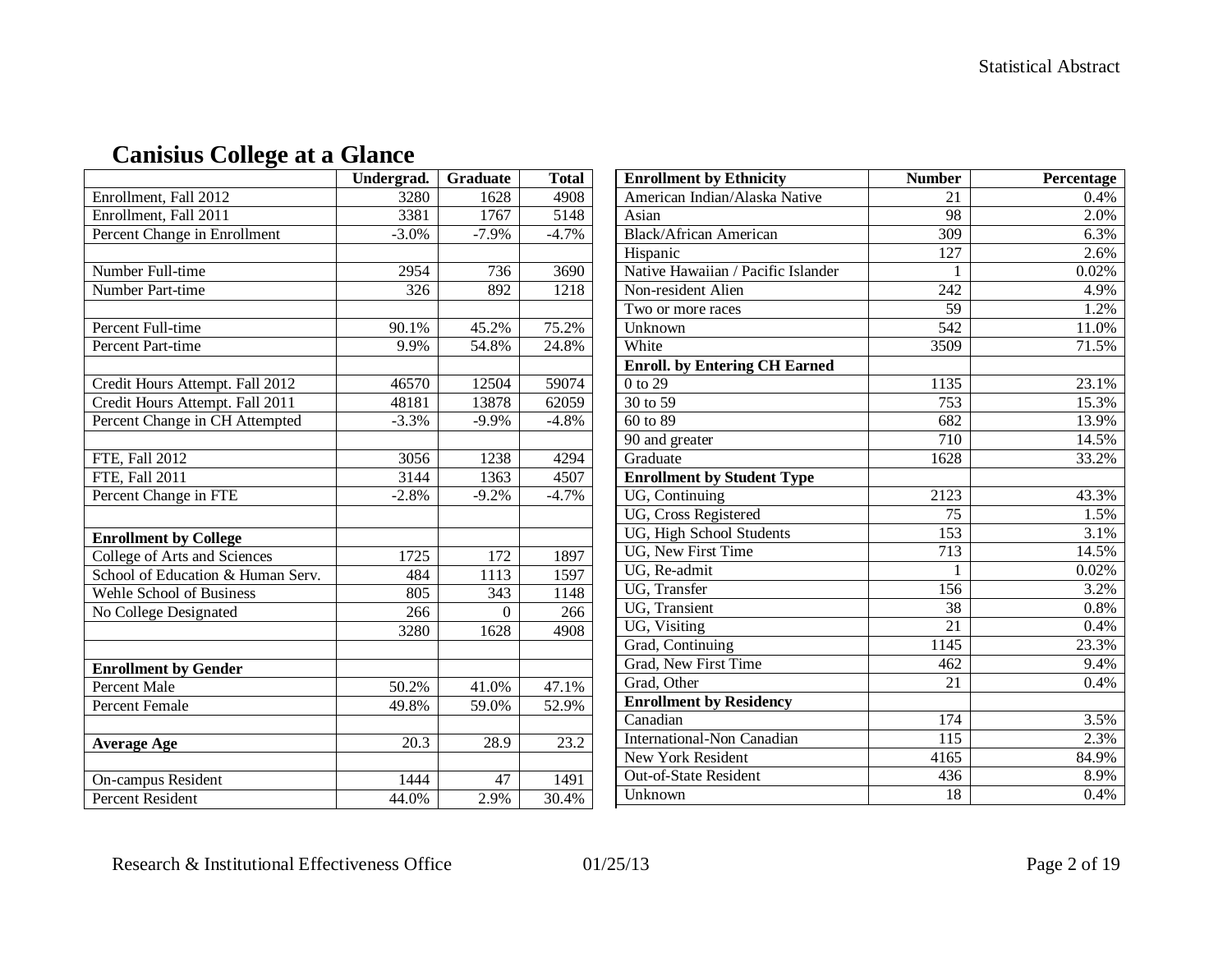## **TOTAL HEADCOUNT ENROLLMENT**

|              | Fall<br>2008 | Fall<br>2009 | Fall<br>2010 | Fall<br>2011 | Fall<br>2011 | 5 Year<br># change | 5 Year<br>$\%$ change |
|--------------|--------------|--------------|--------------|--------------|--------------|--------------------|-----------------------|
| <b>TOTAL</b> | 4916         | 4774         | 5111         | 5148         | 4908         | -8                 | $-0.2\%$              |
| # change     |              | $-142$       | 337          | 37           | $-240$       |                    |                       |
| % change     |              | $-2.9\%$     | 7.1%         | 0.7%         | $-4.7\%$     |                    |                       |

## **Total Headcount Enrollment**

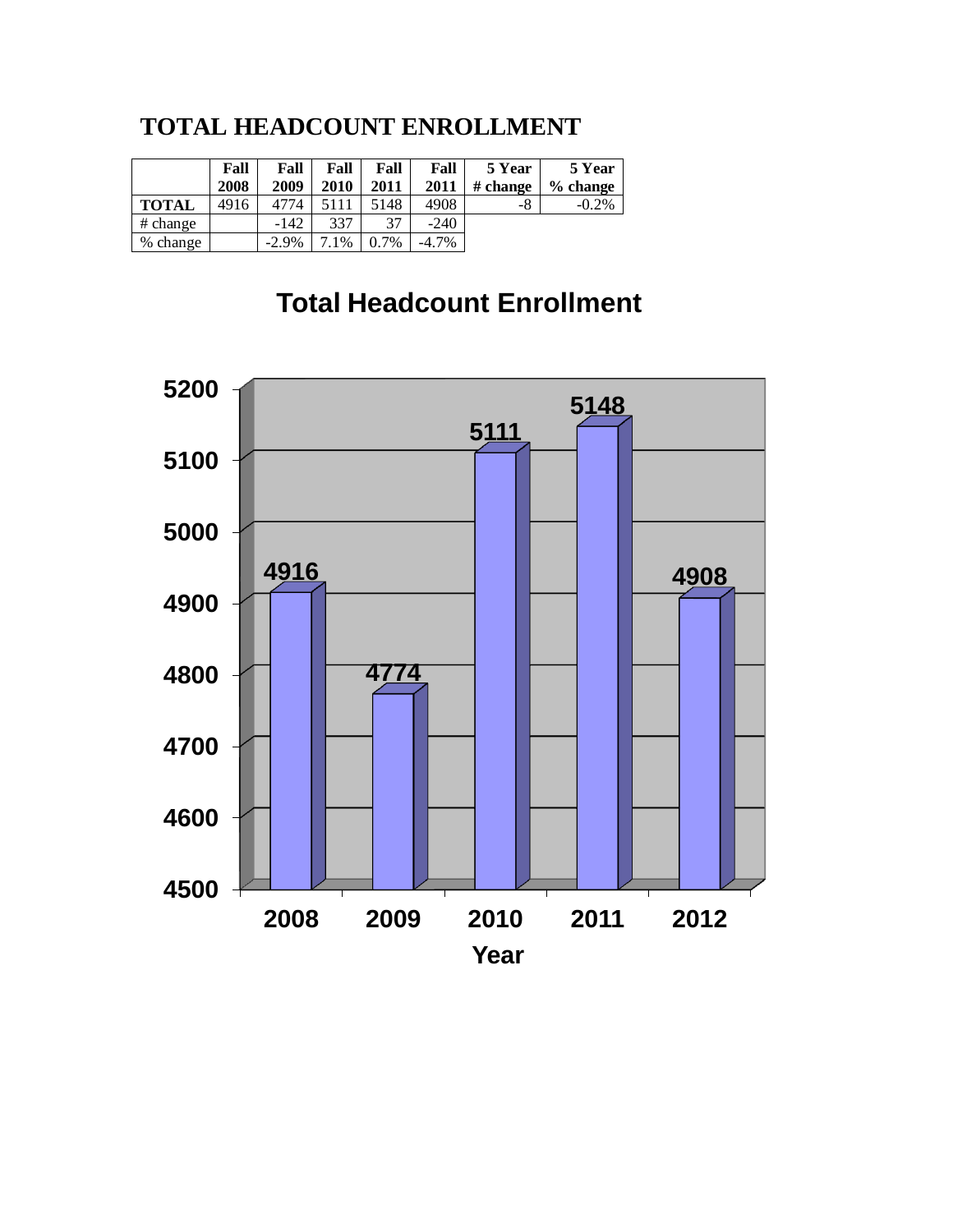## UNDERGRADUATE HEADCOUNT ENROLLMENT

|              | Fall<br>2008 | Fall<br>2009 | Fall<br>2010 | Fall<br>2011 | Fall<br>2012 | 5 Year<br># change | 5 Year<br>$%$ change |
|--------------|--------------|--------------|--------------|--------------|--------------|--------------------|----------------------|
| <b>TOTAL</b> | 3346         | 3196         | 3369         | 3381         | 3280         | -66                | $-2.0\%$             |
| # change     |              | $-150$       | 173          |              | $-101$       |                    |                      |
| % change     |              | $-4.5\%$     | 5.4%         | 0.4%         | $-3.0\%$     |                    |                      |

# **Undergraduate Headcount Enrollment**

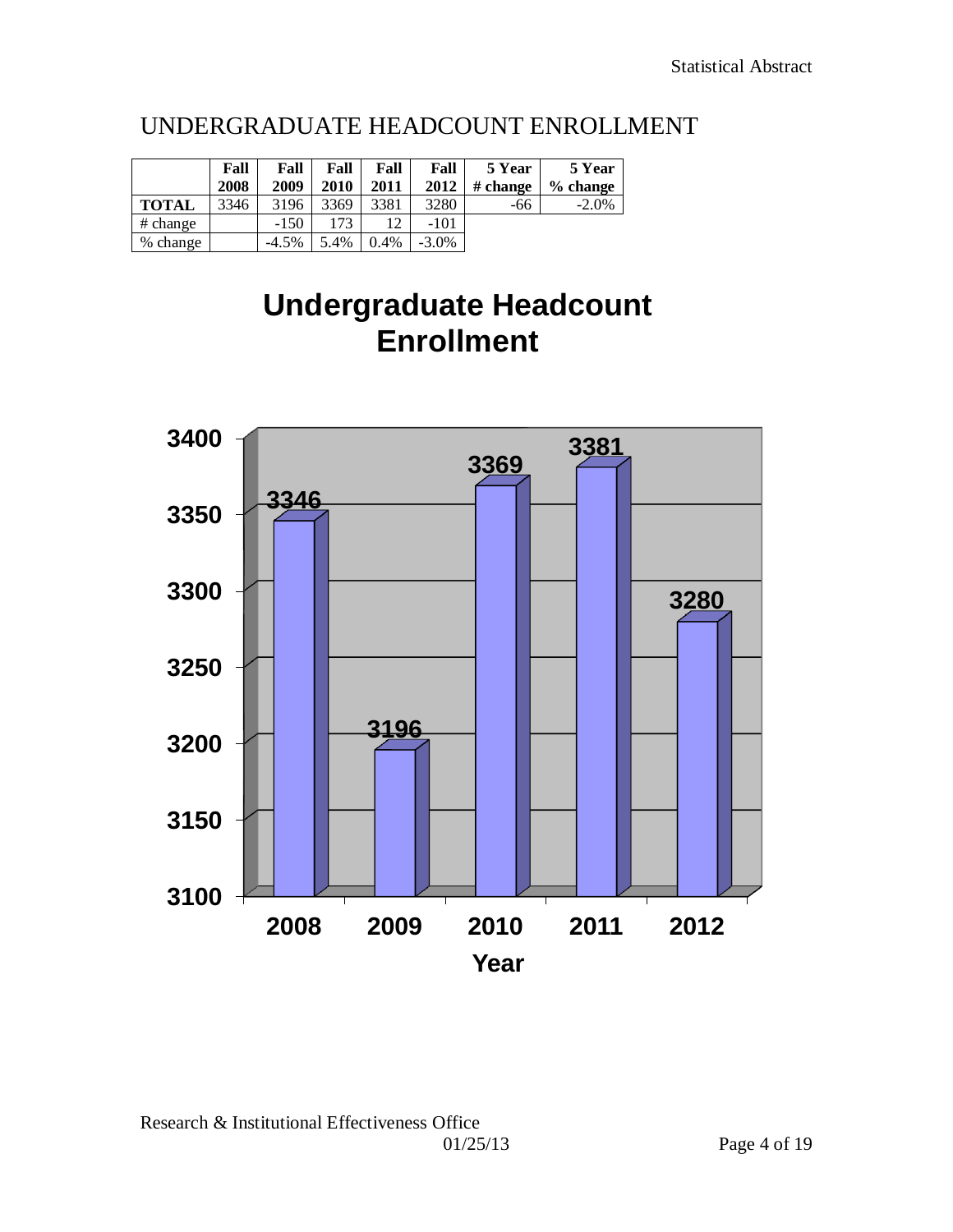|              | Fall<br>2008 | Fall<br>2009 | Fall<br>2010 | Fall<br>2011 | Fall<br>2012 | 5 Year<br># change | 5 Year<br>$%$ change |
|--------------|--------------|--------------|--------------|--------------|--------------|--------------------|----------------------|
| <b>TOTAL</b> | 1570         | 578          | 1742         | 1767         | 1628         | 58                 | 3.7%                 |
| # change     |              |              | 164          | 25           | $-139$       |                    |                      |
| % change     |              | 0.5%         | 10.4%        | $.4\%$       | $-7.9\%$     |                    |                      |

## GRADUATE HEADCOUNT ENROLLMENT

# **Graduate Headcount Enrollment**

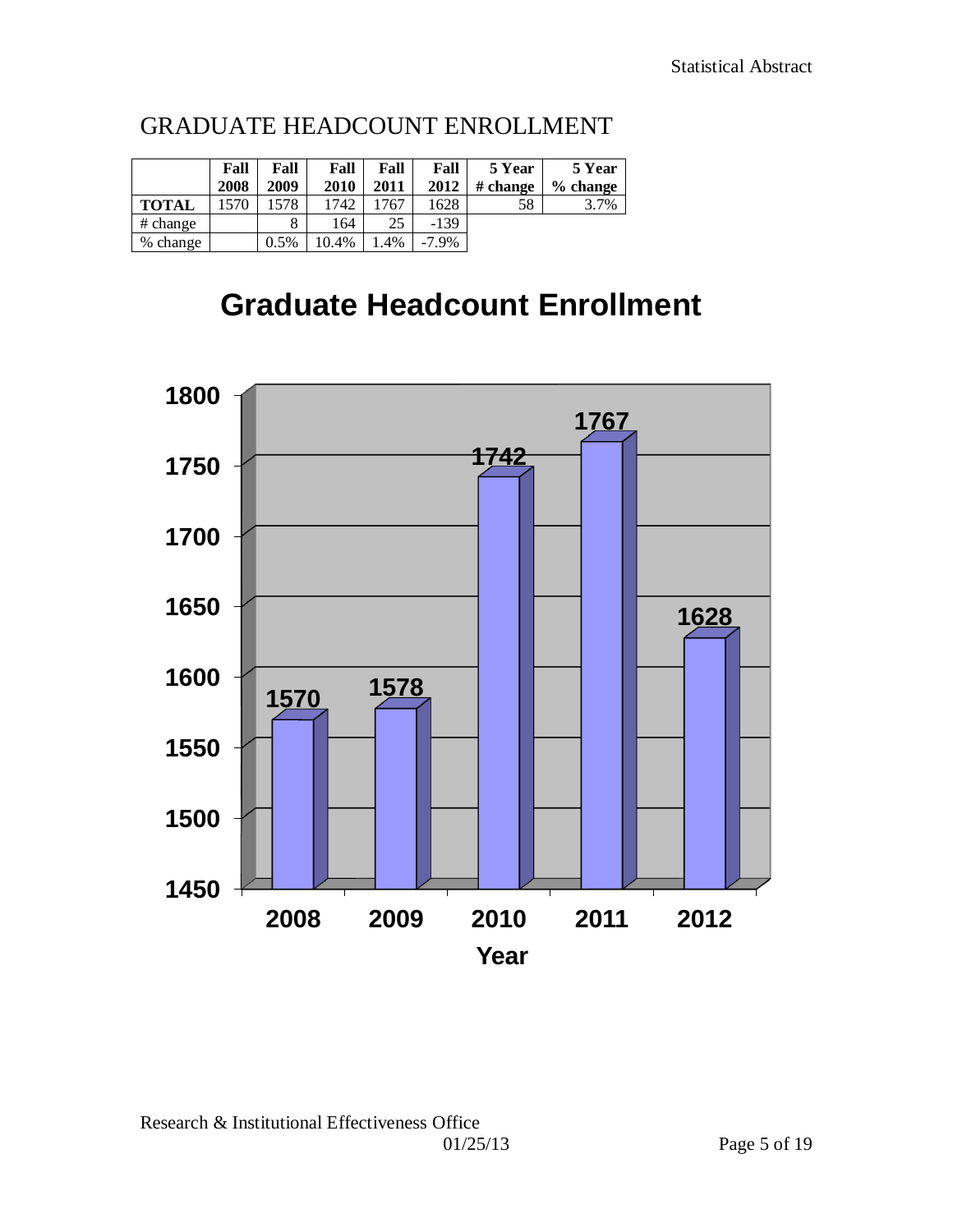| <b>Total Enrollment</b>                        |      |      |      |      |      |            |  |  |  |
|------------------------------------------------|------|------|------|------|------|------------|--|--|--|
| 5 Year<br>Fall<br>Fall<br>Fall<br>Fall<br>Fall |      |      |      |      |      |            |  |  |  |
|                                                | 2008 | 2009 | 2010 | 2011 | 2012 | $%$ change |  |  |  |
| Arts & Sciences                                | 1754 | 1726 | 1731 | 1826 | 1897 | 8.2%       |  |  |  |
| <b>Education &amp; Human Services</b>          | 1867 | 1810 | 944  | 1897 | 1597 | $-14.5%$   |  |  |  |
| <b>Wehle School of Business</b>                | 1185 | 1170 | 146  | 1144 | 1148 | $-3.1\%$   |  |  |  |
| <b>No College Designated</b>                   | 10   | 68   | 290  | 281  | 266  | 141.8%     |  |  |  |

## **TOTAL ENROLLMENT BY SCHOOL**

# **Total Enrollment by School**

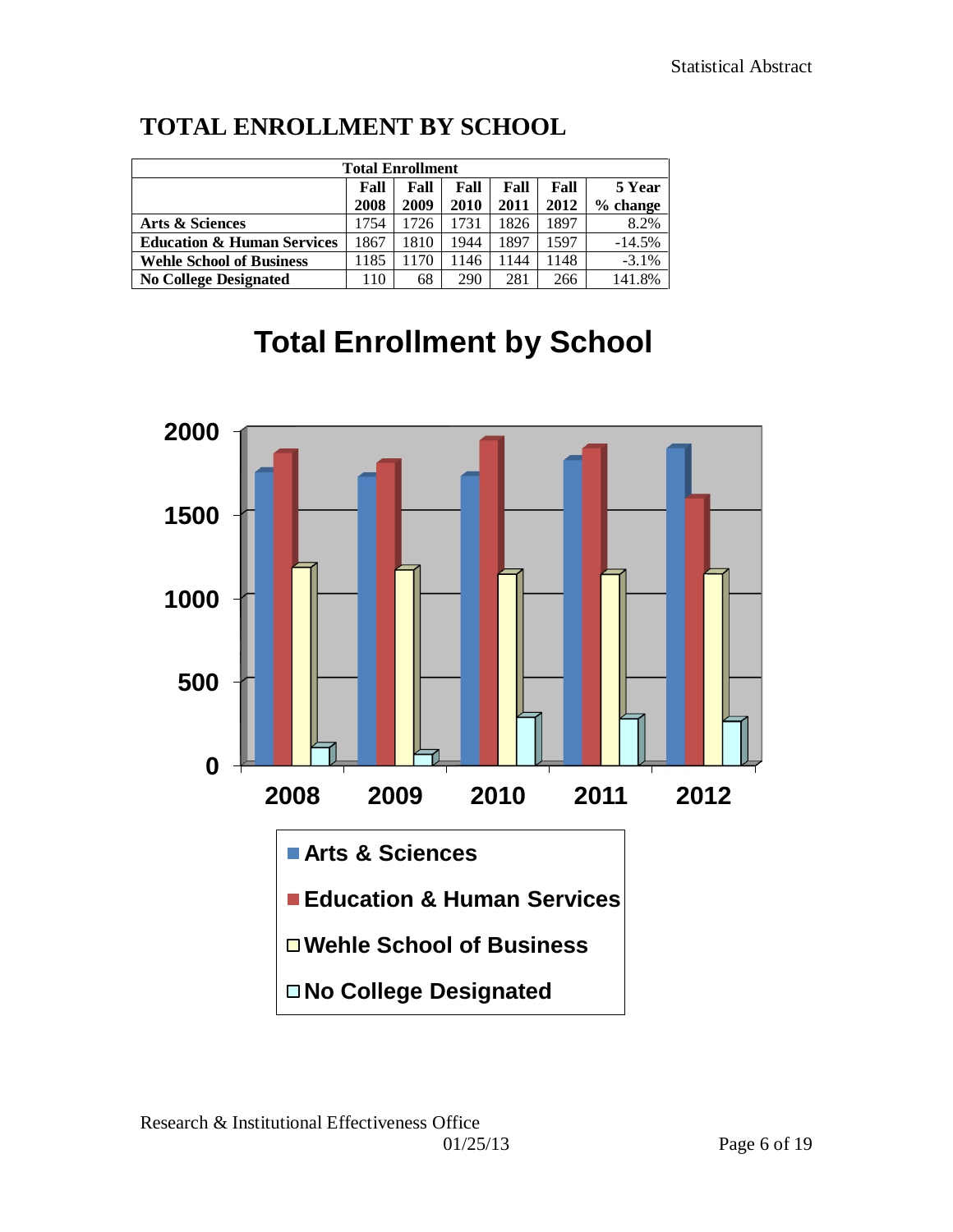| <b>Undergraduate Enrollment</b>       |      |      |      |        |      |            |  |  |  |
|---------------------------------------|------|------|------|--------|------|------------|--|--|--|
|                                       | Fall | Fall | Fall | 5 Year |      |            |  |  |  |
|                                       | 2008 | 2009 | 2010 | 2011   | 2012 | $%$ change |  |  |  |
| Arts & Sciences                       | 1711 | 1680 | 1687 | 1745   | 1725 | $-1.1%$    |  |  |  |
| <b>Education &amp; Human Services</b> | 642  | 598  | 587  | 553    | 484  | $-12.5%$   |  |  |  |
| <b>Wehle School of Business</b>       | 883  | 850  | 805  | 802    | 805  | $-8.8\%$   |  |  |  |
| <b>No College Designated</b>          | 110  | 68   | 290  | 281    | 266  | 141.8%     |  |  |  |

## UNDERGRADUATE ENROLLMENT BY SCHOOL

## **Undergraduate Enrollment by School**

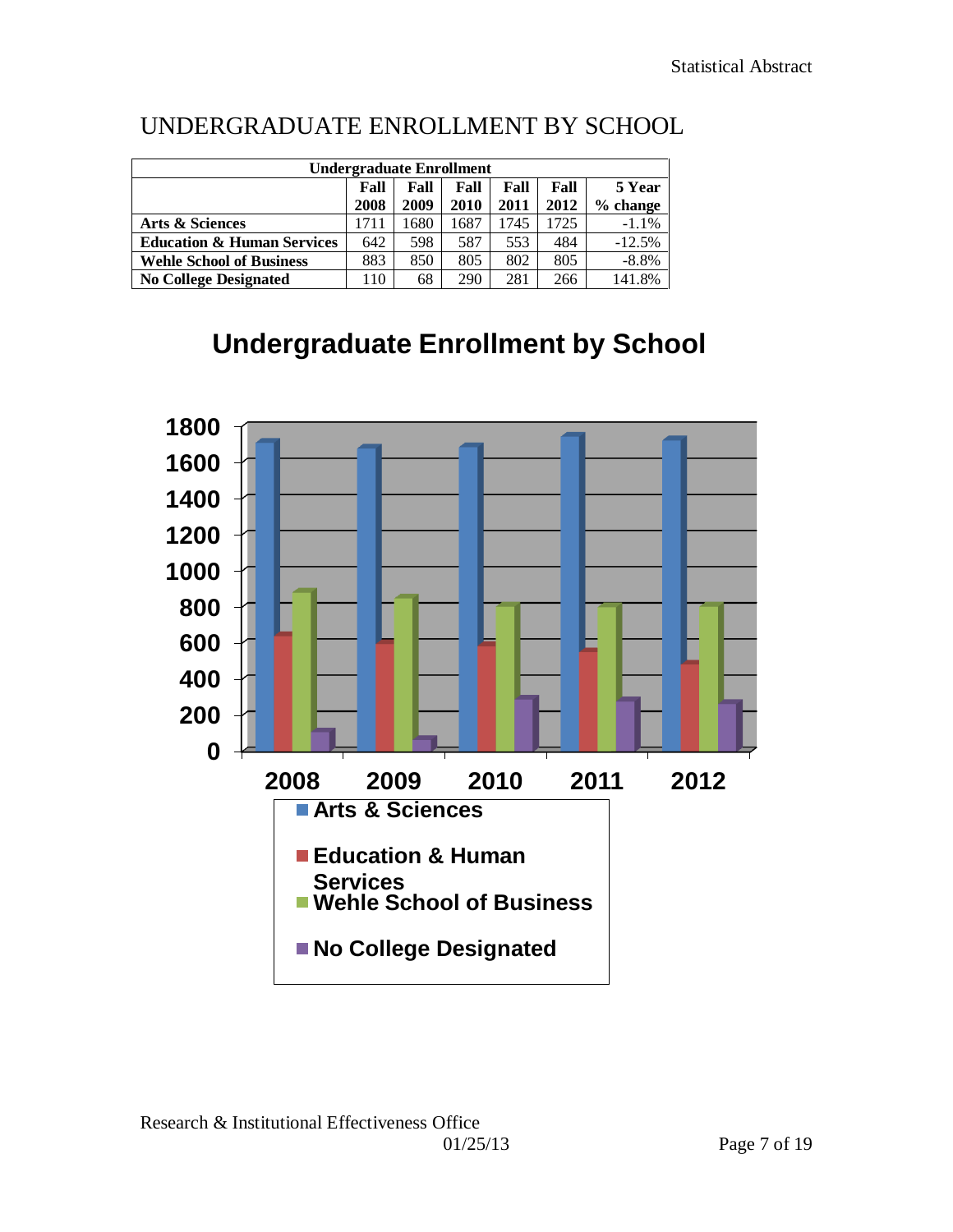| <b>Graduate Enrollment</b>                     |      |          |      |      |      |          |  |  |  |  |
|------------------------------------------------|------|----------|------|------|------|----------|--|--|--|--|
| 5 Year<br>Fall<br>Fall<br>Fall<br>Fall<br>Fall |      |          |      |      |      |          |  |  |  |  |
|                                                | 2008 | 2009     | 2010 | 2011 | 2012 | % change |  |  |  |  |
| Arts & Sciences                                | 43   | 45       | 44   | 81   | 172  | 300%     |  |  |  |  |
| <b>Education &amp; Human Services</b>          | 1225 | 1212     | 1357 | 344  | 1113 | $-9.1%$  |  |  |  |  |
| <b>Wehle School of Business</b>                | 302  | 320      | 341  | 342  | 343  | 13.6%    |  |  |  |  |
| <b>No College Designated</b>                   |      | $\theta$ | 0    |      |      | 0%       |  |  |  |  |

## GRADUATE ENROLLMENT BY SCHOOL

# **Graduate Enrollment by School**

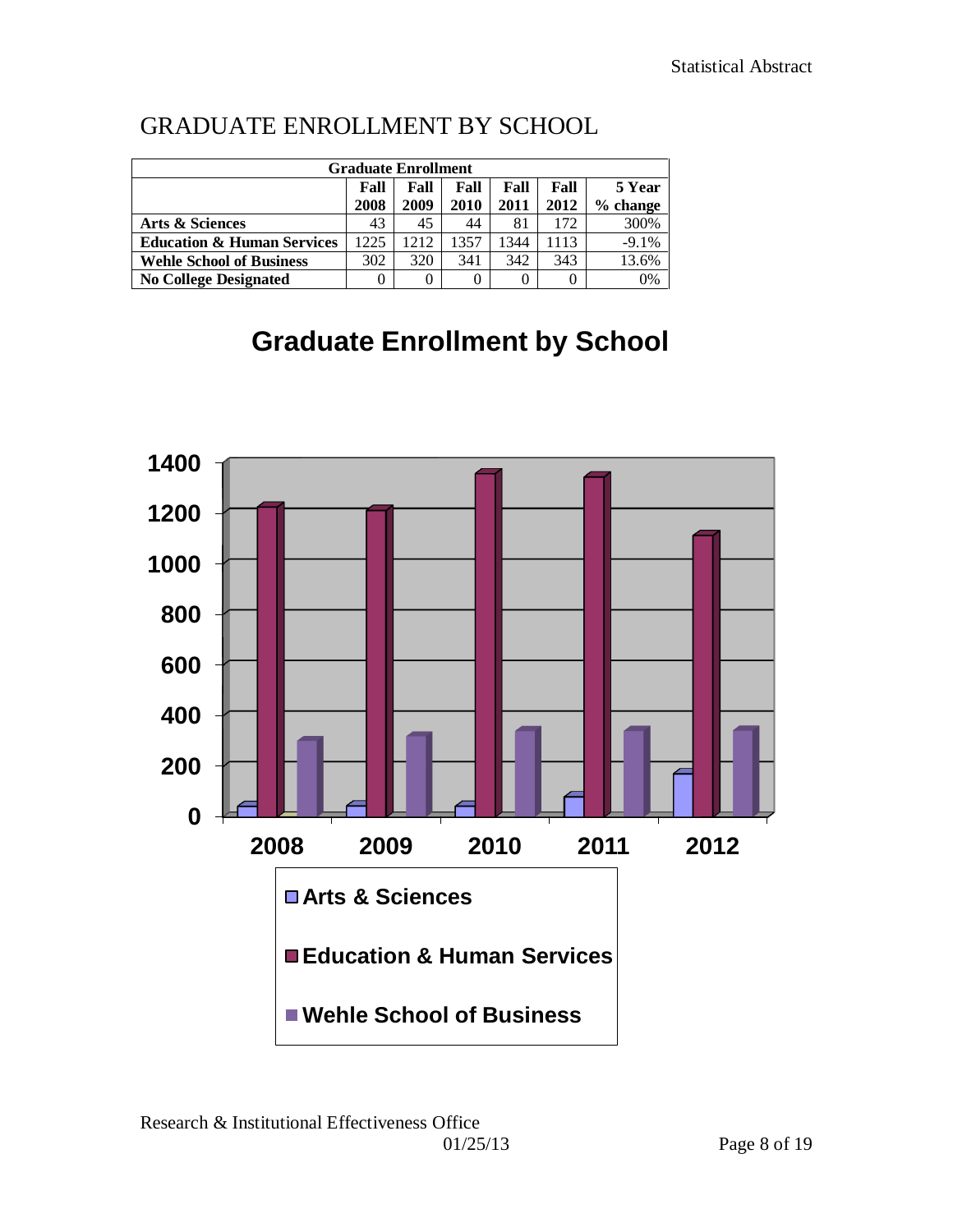## **ENROLLMENTS BY SEX**

| I otal Enrollment |      |      |      |      |      |          |            |  |  |  |
|-------------------|------|------|------|------|------|----------|------------|--|--|--|
|                   |      |      |      |      |      | 5 Year   | 5 Year     |  |  |  |
| Sex               | 2008 | 2009 | 2010 | 2011 | 2012 | # change | $%$ change |  |  |  |
| Female            | 2817 | 2616 | 2672 | 2702 | 2594 | $-223$   | $-7.9%$    |  |  |  |
| Male              | 2099 | 2158 | 2439 | 2446 | 2314 | 215      | 10.2%      |  |  |  |
| <b>TOTAL</b>      | 4916 | 4774 | 5111 | 5148 | 4908 | $-8$     | $-0.2%$    |  |  |  |





| <b>Undergraduate Enrollment</b> |      |      |      |      |      |          |            |  |  |
|---------------------------------|------|------|------|------|------|----------|------------|--|--|
| <b>Sex</b>                      | 2008 | 2009 | 2010 | 2011 | 2012 | # change | $%$ change |  |  |
| Female                          | 1844 | 1668 | 1661 | 1662 | 1633 | $-211$   | $-11.4%$   |  |  |
| Male                            | 1502 | 1528 | 1708 | 1719 | 1647 | 145      | 9.7%       |  |  |
| <b>TOTAL</b>                    | 3346 | 3196 | 3369 | 3381 | 3280 | -66      | $-2.0%$    |  |  |



| <b>Graduate Enrollment</b> |      |      |      |      |      |          |            |  |  |
|----------------------------|------|------|------|------|------|----------|------------|--|--|
| <b>Sex</b>                 | 2008 | 2009 | 2010 | 2011 | 2012 | # change | $%$ change |  |  |
| <b>Female</b>              | 973  | 944  | 1011 | 1040 | 961  | $-12$    | $-1.2%$    |  |  |
| Male                       | 597  | 634  | 731  | 727  | 667  | 70       | 11.7%      |  |  |
| <b>TOTAL</b>               | 1570 | 1578 | 1742 | 1742 | 1628 | 58       | 3.7%       |  |  |



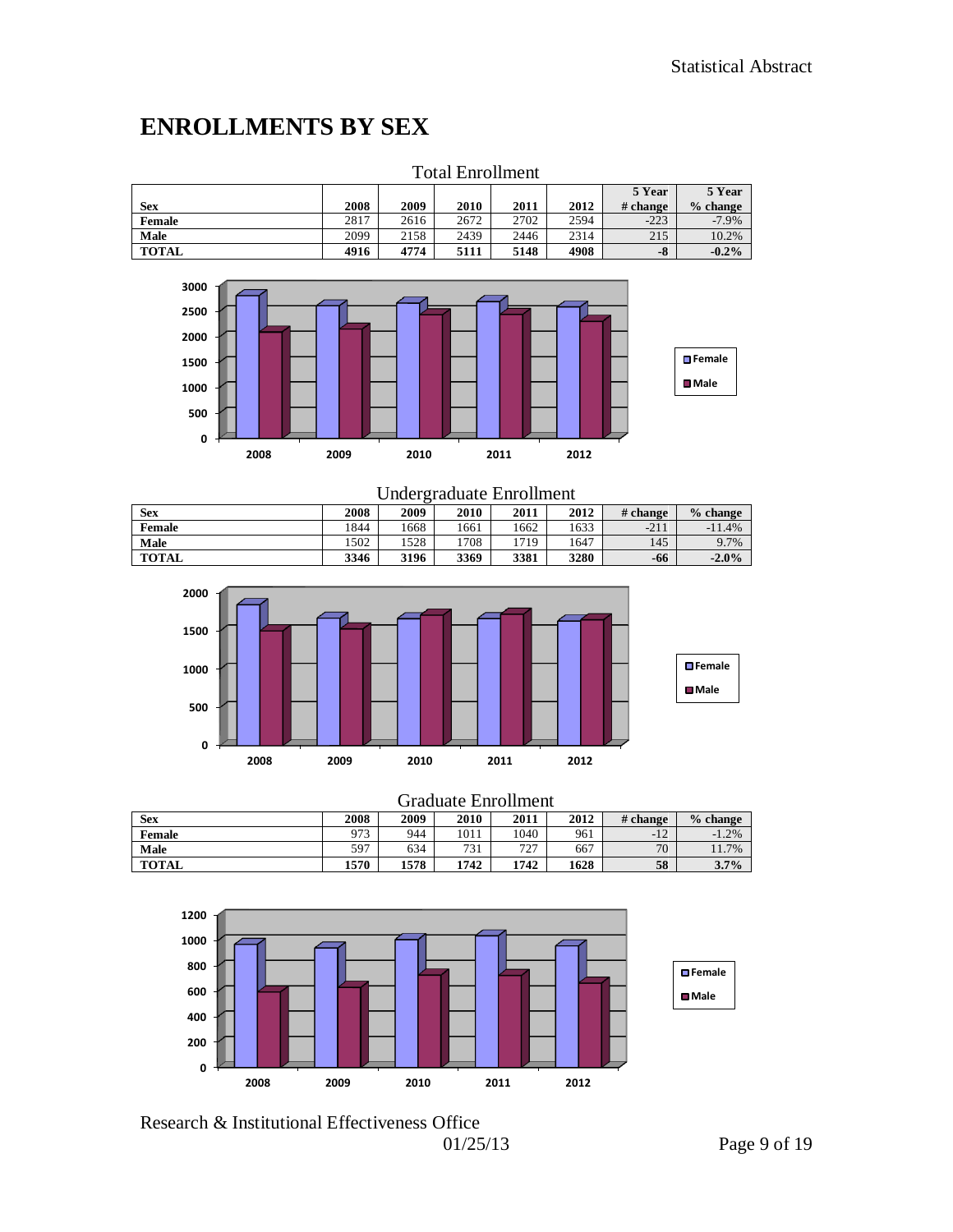## **ENROLLMENTS BY RACE/ETHNICITY**

|                               | TULAT LIITUHIN U |      |          |          |      |                    |                      |  |  |  |
|-------------------------------|------------------|------|----------|----------|------|--------------------|----------------------|--|--|--|
| <b>RACE/ETHNICITY</b>         | 2008             | 2009 | 2010     | 2011     | 2012 | 5 Year<br># change | 5 Year<br>$%$ change |  |  |  |
|                               |                  |      |          |          |      |                    |                      |  |  |  |
| <b>Non-resident Alien</b>     | 443              | 351  | 322      | 308      | 242  | $-201$             | $-45.4%$             |  |  |  |
| <b>Hispanic</b>               | 107              | 96   | 104      | 81       | 127  | 20                 | 18.7%                |  |  |  |
| Amer. Indian./Alaskan         | 21               | 14   | 22       | 20       | 21   |                    | $0.0\%$              |  |  |  |
| Asian                         | 65               | 59   | 79       | 78       | 98   | 33                 | 50.8%                |  |  |  |
| <b>Black/African American</b> | 263              | 258  | 308      | 268      | 309  | 46                 | 17.5%                |  |  |  |
| Hawaiian/Pac. Islander        | ۰                |      | $\Omega$ | $\Omega$ |      | N/A                | N/A                  |  |  |  |
| White                         | 3641             | 3426 | 3767     | 3796     | 3509 | $-132$             | $-3.6%$              |  |  |  |
| Two or more races             |                  |      | 12       | 57       | 59   | N/A                | N/A                  |  |  |  |
| Unknown                       | 376              | 570  | 497      | 540      | 542  | 166                | 44.1%                |  |  |  |
| <b>TOTAL</b>                  | 4916             | 4774 | 5111     | 5148     | 4908 | -8                 | $-0.2%$              |  |  |  |

### Total Enrollment



| Undergraduate Enrollment      |      |      |          |          |      |                |            |  |  |  |
|-------------------------------|------|------|----------|----------|------|----------------|------------|--|--|--|
| 5 Year<br>5 Year              |      |      |          |          |      |                |            |  |  |  |
| <b>RACE/ETHNICITY</b>         | 2008 | 2009 | 2010     | 2011     | 2012 | # change       | $%$ change |  |  |  |
| <b>Non-resident Alien</b>     | 124  | 139  | 134      | 152      | 149  | 25             | 20.2%      |  |  |  |
| <b>Hispanic</b>               | 86   | 78   | 77       | 62       | 99   | 13             | 15.1%      |  |  |  |
| Amer. Indian./Alaskan         | 14   | 12   | 16       | 13       | 10   | $-4$           | $-28.6%$   |  |  |  |
| Asian                         | 47   | 45   | 57       | 53       | 70   | 23             | 48.9%      |  |  |  |
| <b>Black/African American</b> | 193  | 184  | 199      | 159      | 197  | $\overline{4}$ | 2.1%       |  |  |  |
| Hawaiian/Pac. Islander        | ۰    |      | $\Omega$ | $\Omega$ |      | N/A            | N/A        |  |  |  |
| White                         | 2683 | 2446 | 2565     | 2525     | 2278 | $-405$         | $-15.1%$   |  |  |  |
| Two or more races             | ۰    |      | 9        | 38       | 42   | N/A            | N/A        |  |  |  |
| Unknown                       | 199  | 292  | 312      | 379      | 434  | 235            | 118.1%     |  |  |  |
| <b>TOTAL</b>                  | 3346 | 3196 | 3369     | 3381     | 3280 | -66            | $-2.0%$    |  |  |  |

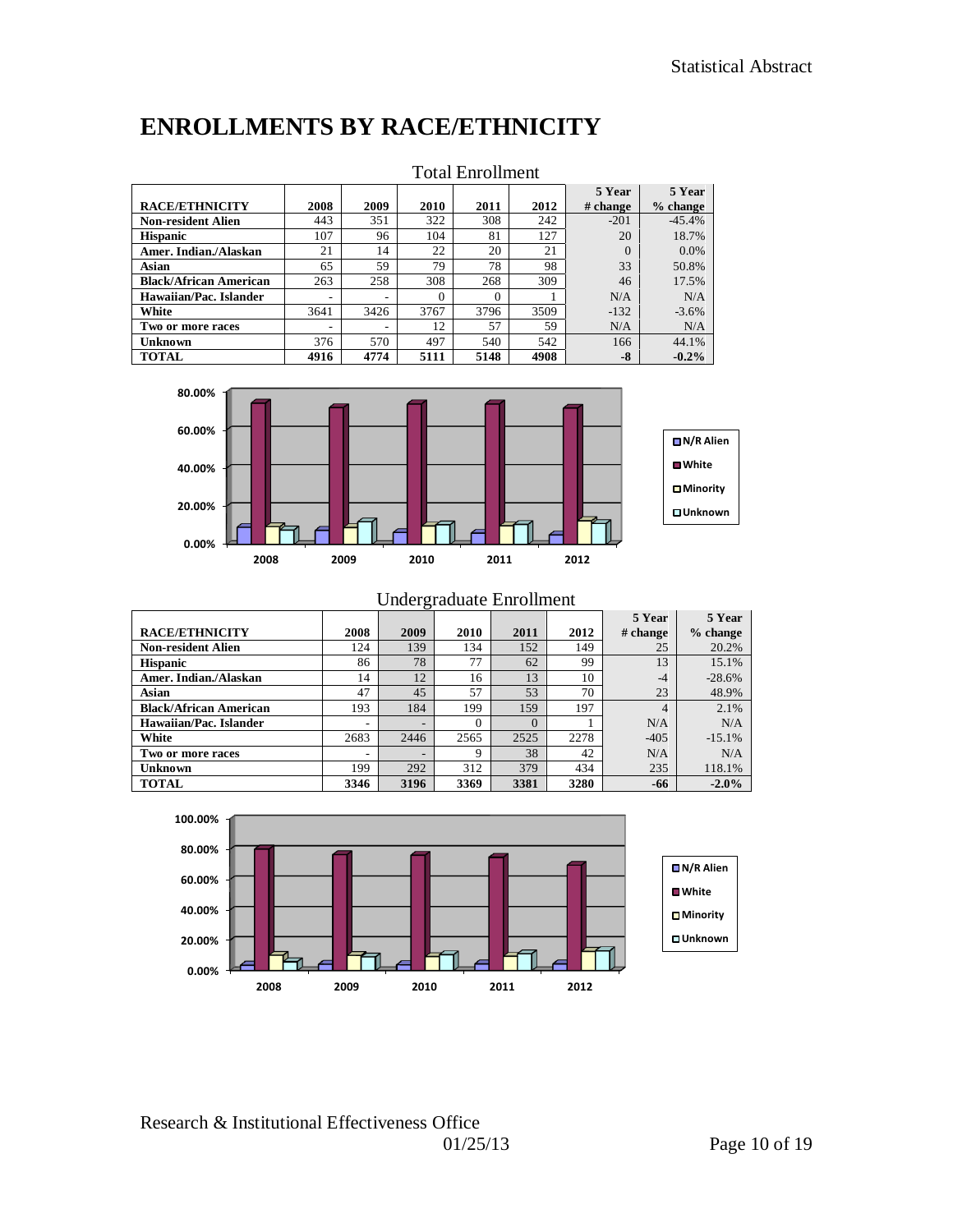## **ENROLLMENTS BY RACE/ETHNICITY Cont'd**

| Graduate Enrollment           |                          |                |          |          |          |                    |                      |  |  |  |
|-------------------------------|--------------------------|----------------|----------|----------|----------|--------------------|----------------------|--|--|--|
| <b>RACE/ETHNICITY</b>         | 2008                     | 2009           | 2010     | 2011     | 2012     | 5 Year<br># change | 5 Year<br>$%$ change |  |  |  |
| <b>Non-resident Alien</b>     | 319                      | 212            | 188      | 156      | 93       | $-226$             | $-70.8%$             |  |  |  |
| <b>Hispanic</b>               | 21                       | 18             | 27       | 19       | 28       | $\mathbf{r}$       | 33.3%                |  |  |  |
| Amer. Indian./Alaskan         | $\mathbf{r}$             | $\mathfrak{D}$ | 6        | 7        | 11       | 4                  | 57.1%                |  |  |  |
| Asian                         | 18                       | 14             | 22       | 25       | 28       | 10                 | 55.6%                |  |  |  |
| <b>Black/African American</b> | 70                       | 74             | 109      | 109      | 112      | 42                 | 60.0%                |  |  |  |
| Hawaiian/Pac. Islander        | $\overline{\phantom{a}}$ | -              | $\Omega$ | $\Omega$ | $\Omega$ | N/A                | N/A                  |  |  |  |
| White                         | 958                      | 980            | 1202     | 1271     | 1231     | 273                | 28.5%                |  |  |  |
| Two or more races             | $\overline{\phantom{a}}$ | -              | 3        | 19       | 17       | N/A                | N/A                  |  |  |  |
| Unknown                       | 177                      | 278            | 185      | 161      | 108      | $-69$              | $-39.0%$             |  |  |  |
| <b>TOTAL</b>                  | 1570                     | 1578           | 1742     | 1767     | 1628     | 58                 | 3.7%                 |  |  |  |

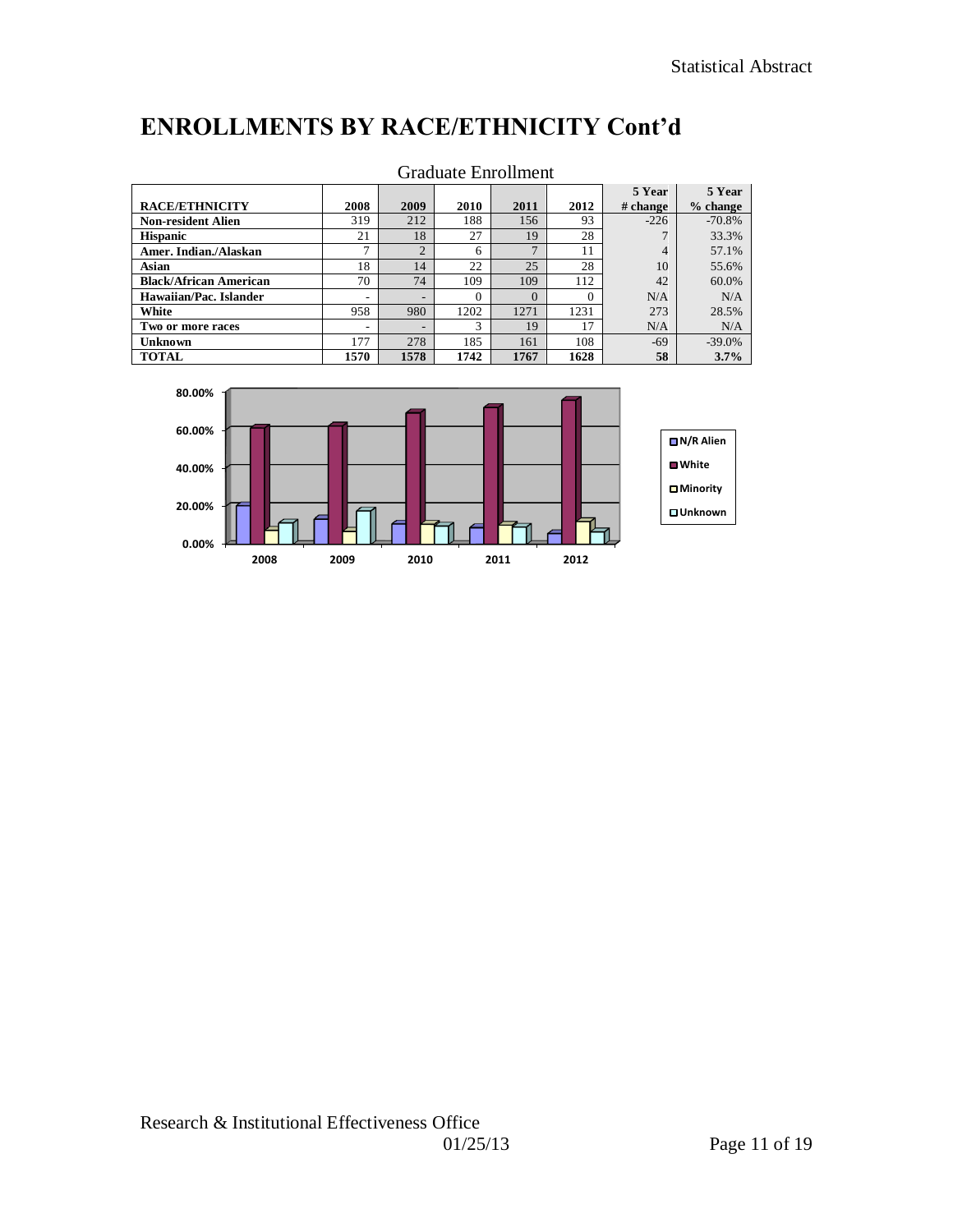## **ENROLLMENTSBY MAJOR**

### \*Includes double counting COLLEGE OF ARTS & SCIENCES

*Undergraduate Programs*

|                  |                                                      |                 |                |                 |                 |                 | 5 yr           | 5 yr                    |
|------------------|------------------------------------------------------|-----------------|----------------|-----------------|-----------------|-----------------|----------------|-------------------------|
| Code             | Major                                                | <b>FA08</b>     | <b>FA09</b>    | <b>FA10</b>     | <b>FA11</b>     | <b>FA12</b>     | # change       | % change                |
| <b>ABEC</b>      | <b>Animal Behavior</b>                               |                 | 21             | 70              | 120             | 148             | N/A            | N/A                     |
| <b>AHM</b>       | Art History                                          | 18              | 13             | 13              | 9               | 8               | $-10$          | $-55.6%$                |
| <b>ANT</b>       | Anthropology                                         | 16              | 14             | 18              | $\overline{21}$ | $\overline{22}$ | 6              | 37.5%                   |
| <b>BCH</b>       | Biochemistry                                         | 71              | 79             | 68              | 45              | 55              | $-16$          | $-22.5%$                |
| <b>BCHA</b>      | Biochemistry, ACS Certified                          |                 | $\mathbf{1}$   | 5               | $\overline{4}$  | $\overline{4}$  | N/A            | N/A                     |
| <b>BIF</b>       | <b>Bioinformatics</b>                                | 9               | $\overline{5}$ | 3               | $\overline{5}$  | $\overline{7}$  | $-2$           | $-22.2%$                |
| <b>BIO</b>       | Biology                                              | 266             | 247            | 239             | 275             | 263             | $-3$           | $-1.1%$                 |
| <b>CHM</b>       | Chemistry                                            | 64              | 35             | 36              | 24              | 17              | $-47$          | $-73.4%$                |
| <b>CHMA</b>      | Chemistry, ACS Certified                             |                 | 16             | 11              | $\tau$          | 9               | N/A            | N/A                     |
| <b>CHMH</b>      | Chemistry, Health Professions                        |                 | 17             | 9               | 14              | 20              | N/A            | N/A                     |
| <b>CLLA</b>      | <b>Classical Languages</b>                           |                 |                | $\mathbf{1}$    | $\overline{0}$  | $\overline{0}$  | N/A            | N/A                     |
| CLSG             | Classics, Greek                                      |                 |                | $\mathbf{1}$    | $\overline{c}$  | 3               | N/A            | N/A                     |
| <b>CLSL</b>      | Classics, Latin                                      |                 |                | $\mathbf{1}$    | $\overline{4}$  | $\overline{4}$  | N/A            | N/A                     |
| COM              | <b>Communication Studies</b>                         | 217             | 212            | 183             | 166             | 139             | $-78$          | $-35.9%$                |
| <b>CRJ</b>       | Criminal Justice                                     | 118             | 117            | 107             | 105             | 98              | $-20$          | $-16.9%$                |
| <b>CRWT</b>      | <b>Creative Writing</b>                              |                 |                | 9               | 25              | 33              | N/A            | N/A                     |
| <b>CSC</b>       | <b>Computer Science</b>                              | 37              | 32             | 43              | 41              | 40              | 3              | 8.1%                    |
| CSCC             | <b>Computer Science Certificate</b>                  |                 |                |                 |                 | $\mathbf{1}$    | N/A            | N/A                     |
| <b>DMA</b>       | Digital Media Arts                                   | 109             | 118            | 112             | 100             | 74              | $-35$          | $-32.1%$                |
| <b>ECON</b>      | Economics                                            | 16              | 23             | 25              | 22              | $\overline{27}$ | 11             | 68.8%                   |
| <b>ENG</b>       | English                                              | 97              | 96             | 102             | 80              | 74              | $-23$          | $-23.7%$                |
| <b>EN32</b>      | Pre-engineering $3+2$                                |                 |                |                 | 7               | 10              | N/A            | N/A                     |
| <b>ENGR</b>      | Pre-Engineering                                      | 10              | 16             | 17              | 22              | 15              | 5              | 50.0%                   |
| <b>ENV</b>       | <b>Environmental Sciences</b>                        | 16              | 15             | 15              | 11              | $\,$ 8 $\,$     | -8             | $-50.0\%$               |
| <b>EUR</b>       | <b>European Studies</b>                              | 15              | 24             | 15              | 13              | 8               | $-7$           | $-46.7%$                |
| <b>EVST</b>      | <b>Environmental Studies</b>                         |                 |                | 3               | $\overline{4}$  | 8               | N/A            | N/A                     |
| FRC              | French                                               | 14              | 23             | 18              | 11              | $\overline{9}$  | -5             | $-35.7%$                |
| <b>GER</b>       | German                                               | 13              | 15             | 11              | 10              | 13              | $\mathbf{0}$   | 0.0%                    |
| $\overline{HIS}$ | History                                              | 114             | 116            | 105             | 92              | 83              | $-31$          | $-27.2%$                |
| <b>HUM</b>       | Humanities, Bachelors                                | 1               | $\mathbf{1}$   | $\overline{0}$  | $\mathbf{0}$    | $\mathbf{0}$    | $-1$           | $-100.0\%$              |
| <b>INT</b>       | <b>International Relations</b>                       | 49              | 71             | $\overline{72}$ | 69              | 67              | 18             | 36.7%                   |
| <b>JRN</b>       | Journalism                                           |                 |                | 7               | 23              | 29              | N/A            | N/A                     |
| <b>MAT</b>       | Mathematics                                          | 39              | 35             | 36              | 38              | 35              | $-4$           | $-10.3%$                |
| <b>MATS</b>      | Mathematics & Statistics                             |                 |                |                 | $\overline{2}$  | 3               | N/A            | N/A                     |
| <b>MLSC</b>      | <b>Clinical Laboratory Science</b>                   | 3               | $\,8\,$        | 9               | 10              | 10              | 7              | 233.3%                  |
| <b>MUS</b>       | Music                                                | $\overline{Q}$  | $\mathbf Q$    | 6               | 9               | $\overline{4}$  | $-5$           | $-55.6%$                |
| <b>MUSP</b>      | Music Performance                                    |                 |                |                 | $\mathbf 1$     | $\overline{5}$  | N/A            | N/A                     |
| PHI              | Philosophy                                           | 16              | 19             | $\mathbf{1}$    | 5               | $\mathbf{1}$    | $-15$          | $-93.8%$                |
| PHIH             | Philosophy, Hypatian Scholar                         |                 |                | 5               | 9               | 6               | N/A            | N/A                     |
| PHII             | Philosophy, Ignation Scholar                         |                 |                | $\overline{9}$  | $\overline{2}$  | $\overline{3}$  | N/A            | N/A                     |
| PHY              | Physics                                              | 9               | 13             | 14              | 22              | 16              | 7              | 77.8%                   |
| <b>PSC</b>       | Political Science                                    | 108             | 132            | 127             | 102             | 110             | $\overline{c}$ | 1.9%                    |
| <b>PSY</b>       | Psychology                                           | 295             | 321            | 333             | 294             | 281             | $-14$          | $-4.7%$                 |
| <b>RST</b>       | <b>Religious Studies</b>                             | 15              | 18             | 17              | 5               | 6               | $-9$           | $-60.0\%$               |
| SOC              | Sociology                                            | $\overline{34}$ | 34             | 40              | $\overline{15}$ | $\overline{23}$ | $-11$          | $-32.4%$                |
| <b>SPA</b>       | Spanish                                              | 28              | 39             | 30              | 28              | 18              | $-10$          | $-35.7%$                |
| <b>SSA</b>       | Social Sciences (AA), Adult Academic Services        |                 |                |                 |                 | $\mathbf{1}$    | N/A            | N/A                     |
| <b>SSC</b>       | <b>Social Sciences (BA), Adult Academic Services</b> |                 |                |                 |                 | $\mathbf{1}$    | N/A            | N/A                     |
| TLS              | Technical/Liberal Studies                            | $\overline{0}$  | $\mathbf{1}$   | $\overline{0}$  | $\mathbf{0}$    | $\overline{0}$  | N/A            | N/A                     |
| <b>UND</b>       | Undecided                                            | 134             | 96             | 113             | 131             | 128             | -6             | $-4.5%$                 |
| <b>URS</b>       | <b>Urban Studies</b>                                 | 6               | $\overline{5}$ | 8               | 8               | 3               | $-3$           | $-50.0\%$               |
| <b>WSTC</b>      | <b>Women's Studies, Certificate</b>                  |                 |                |                 |                 | 5               | N/A            | $\mathbf{N}/\mathbf{A}$ |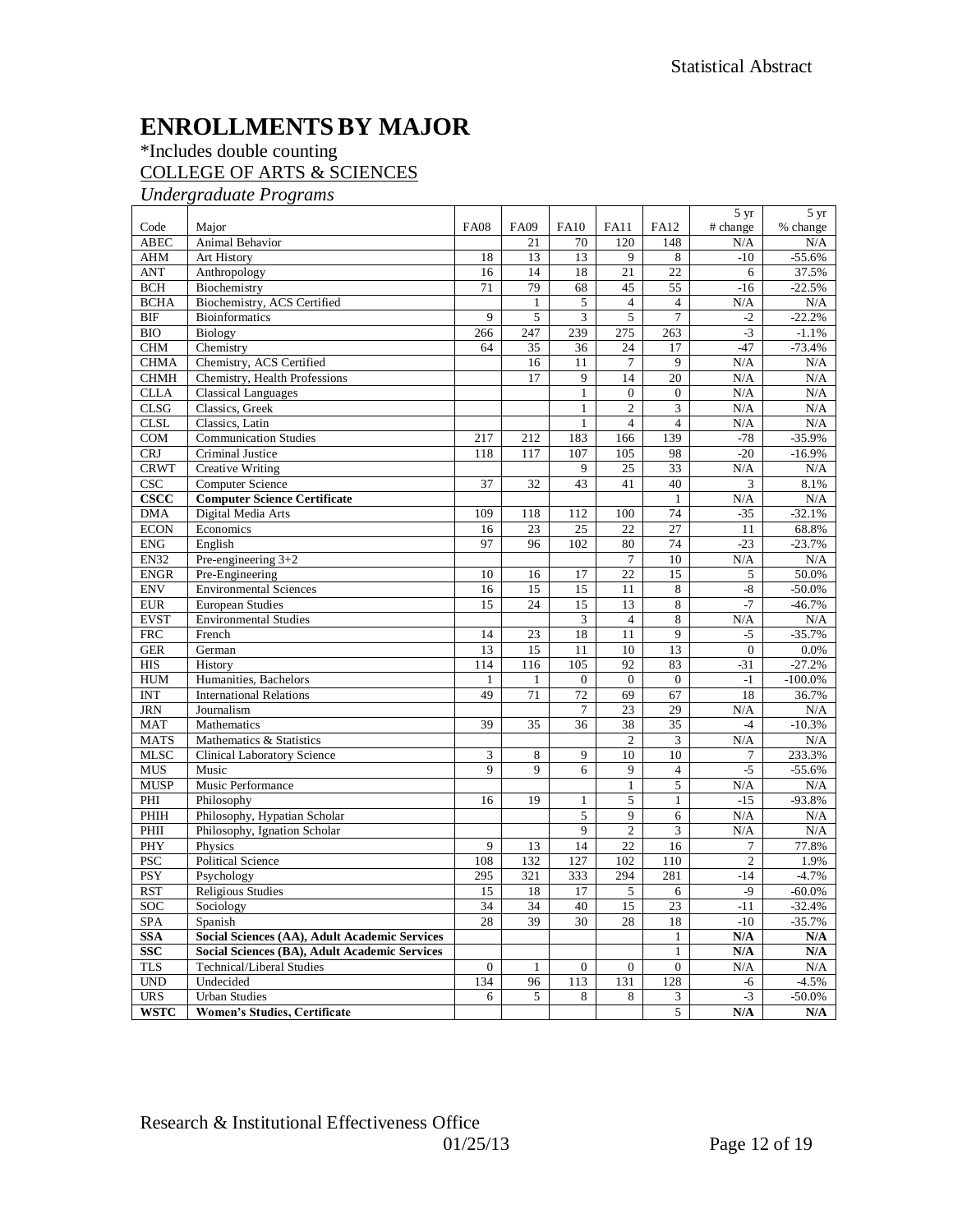### COLLEGE OF ARTS & SCIENCES

### *Graduate Programs*

|             |                                  |             |      |             |             |             | 5 vr     | 5 vr     |
|-------------|----------------------------------|-------------|------|-------------|-------------|-------------|----------|----------|
| Code        | Maior                            | <b>FA08</b> | FA09 | <b>FA10</b> | <b>FA11</b> | <b>FA12</b> | # change | % change |
| <b>ANZO</b> | Anthrozoology                    |             |      |             | 36          | 54          | N/A      | N/A      |
| <b>ASNM</b> | Arts & Sciences Non-Matriculated |             |      |             | ∸           |             | N/A      | N/A      |
| <b>COMG</b> | Communication & Leadership       | 43          | 45   | 42          | 43          | 39          | -4       | $-9.3%$  |

### **ENROLLMENTSBY MAJOR Cont'd**

\*Includes double counting

### SCHOOL OF EDUCATION & HUMAN SERVICES

*Undergraduate Programs*

|             |                                                |             |             |                |             |                | $5 \text{ yr}$ | 5 yr       |
|-------------|------------------------------------------------|-------------|-------------|----------------|-------------|----------------|----------------|------------|
| Code        | Major                                          | <b>FA08</b> | <b>FA09</b> | <b>FA10</b>    | <b>FA11</b> | <b>FA12</b>    | # change       | % change   |
| ATM         | <b>Athletic Training</b>                       | 68          | 73          | 65             | 65          | 58             | $-10$          | $-14.7%$   |
| <b>ECCH</b> | Early Childhood/Childhood Education Dual       | 46          | 58          | 73             | 67          | 44             | $-2$           | $-4.3\%$   |
| <b>EDAD</b> | <b>Adolescent Education</b>                    | 142         | 151         | 149            | 109         | 88             | $-54$          | $-38.0%$   |
| <b>EDCH</b> | Childhood Education                            | 73          | 45          | 39             | 27          | 27             | $-46$          | $-63.0%$   |
| <b>EDEC</b> | Early Childhood Education                      | 20          | 9           | 12             | 10          | 5              | $-15$          | $-75.0%$   |
| <b>EDS</b>  | <b>Teacher Education</b>                       |             |             |                |             | $\overline{0}$ | -1             | $-100.0\%$ |
| <b>ELG</b>  | <b>Elementary Education</b>                    |             |             |                |             | $\Omega$       | N/A            | N/A        |
| <b>HEWE</b> | Health & Wellness                              |             |             |                | 30          | 63             | N/A            | N/A        |
| PEHL        | Physical/Health Education                      | 144         | 118         | 122            | 103         | 75             | $-69$          | -47.9%     |
| PEM         | <b>Physical Education</b>                      | 3           | 3           | $\Omega$       | 11          | $\overline{0}$ | $-3$           | $-100.0\%$ |
| <b>PESS</b> | <b>Physical Education Sport Studies</b>        | 20          | 19          | 20             | 11          | 11             | $-9$           | $-45.0%$   |
| <b>PHED</b> | Physical Education, Birth-12                   | 23          | 21          | 17             | 7           | 5              | $-18$          | $-78.3%$   |
| PS1         | <b>CC2CC - NCCC Radiologic Technology(OPS)</b> |             |             |                |             | 4              | N/A            | N/A        |
| PS5         | <b>CC2CC - GCC Respiratory Care(OPS)</b>       |             |             |                |             | 4              | N/A            | N/A        |
| <b>PS10</b> | <b>Telecomm Technician (Verizon)(OPS)</b>      |             |             |                |             | $\bf{0}$       | N/A            | N/A        |
| <b>PS11</b> | <b>Professional Technical Studies (OPS)</b>    |             |             |                |             | 1              | N/A            | N/A        |
| <b>SPE</b>  | Special Education                              |             |             |                |             | $\Omega$       | N/A            | N/A        |
| SPE1        | Special/Childhood Education, Grades 1-6        | 89          | 78          | 71             | 69          | 60             | $-29$          | $-32.6%$   |
| <b>SPEB</b> | Special/Early Childhood Education, Birth-2     | 9           | 22          | 19             | 19          | 11             | $\overline{c}$ | 22.2%      |
| <b>SPMT</b> | Sport Management                               |             |             |                | 25          | 39             | N/A            | N/A        |
| <b>UND</b>  | Undecided                                      | 5           | 3           | $\overline{c}$ | 7           | $\overline{0}$ | $-5$           | $-100.0%$  |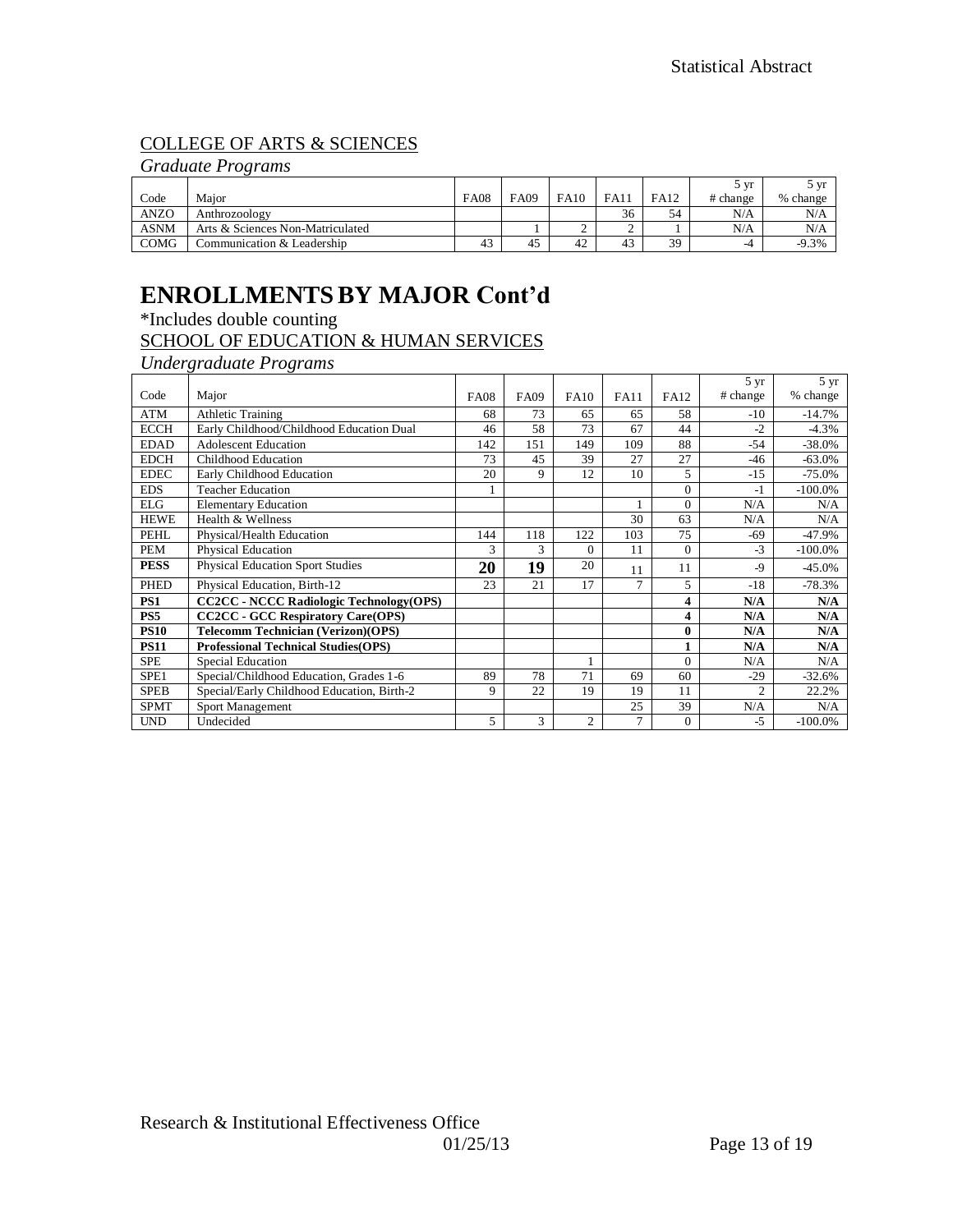### SCHOOL OF EDUCATION & HUMAN SERVICES

### *Graduate Programs*

|                  |                                          |              |                 |                |                 |                          | $5 \text{ yr}$ | 5 yr       |
|------------------|------------------------------------------|--------------|-----------------|----------------|-----------------|--------------------------|----------------|------------|
| Code             | Major                                    | <b>FA08</b>  | <b>FA09</b>     | <b>FA10</b>    | <b>FA11</b>     | FA12                     | # change       | % change   |
| <b>ADSS</b>      | Adolescence Education, Social Studies    | $\mathbf{1}$ |                 |                |                 | $\theta$                 | $-1$           | $-100.0\%$ |
| CMHC             | Community Mental Health Counseling       | 49           | 64              | 100            | 102             | 101                      | 52             | 106.1%     |
| CSH              | Community & School Health (OPS)          |              |                 |                | 12              | 21                       | N/A            | N/A        |
| <b>CSP</b>       | College Student Personnel                | 43           | 47              | 51             | 55              | 58                       | 15             | 34.9%      |
| <b>EDA</b>       | School/Administration Supervision        | 91           | 36              | 12             | 9               | 8                        | $-83$          | $-91.2%$   |
| <b>EDAD</b>      | <b>Adolescent Education</b>              | 132          | 101             | 80             | 76              | 52                       | $-80$          | $-60.6%$   |
| <b>EDAO</b>      | Educational Administration, On-line      |              |                 |                |                 | 18                       | N/A            | N/A        |
| <b>EDBM</b>      | Business & Marketing Education           | 26           | 24              | 24             | 14              | 11                       | $-15$          | $-57.7%$   |
| <b>EDC</b>       | Counseling & Human Services              | 9            | 3               | $\overline{0}$ | $\overline{0}$  | $\theta$                 | $-9$           | $-100.0%$  |
| <b>EDCH</b>      | Childhood Education                      | 240          | 177             | 151            | 109             | 78                       | $-162$         | $-67.5%$   |
| <b>EDD</b>       | Deaf Education                           | 20           | $\overline{17}$ | 12             | 8               | 8                        | $-12$          | $-60.0\%$  |
| EDD1             | Deaf Childhood Education Grades $1 - 6$  |              |                 | 3              | 8               | 9                        | N/A            | N/A        |
| EDD7             | Deaf Adolescence Education Grades 7 - 12 |              |                 | $\overline{2}$ | $\overline{c}$  | $\mathbf{1}$             | N/A            | N/A        |
| <b>EDDI</b>      | Differentiated Instruction               | 61           | 52              | 55             | 54              | 39                       | $-22$          | $-36.1%$   |
| <b>EDG</b>       | <b>General Education</b>                 | 6            | $\mathbf{0}$    | $\overline{4}$ | $\mathbf{2}$    | $\mathbf{1}$             | $-5$           | $-83.3%$   |
| <b>EDN</b>       | General Education, Non-matriculated      | 27           | 19              | 18             | 15              | 14                       | $-13$          | $-48.1%$   |
| <b>EDS</b>       | <b>Teacher Education</b>                 |              |                 |                | $\mathbf{1}$    | $\boldsymbol{0}$         | N/A            | N/A        |
| <b>EDT</b>       |                                          |              |                 |                | $\mathbf{1}$    | 10                       |                |            |
| <b>EDTL</b>      | Education Technologies, Certificate      |              |                 |                | $\mathbf{1}$    | $\overline{0}$           | N/A            | N/A<br>N/A |
|                  | Teacher Leader Certificate               |              |                 | 5              |                 |                          | N/A            |            |
| <b>GEEX</b>      | <b>Gifted Education Extension</b>        |              | $\mathbf{1}$    | $\overline{1}$ | $\overline{1}$  | $\overline{1}$           | N/A            | N/A        |
| <b>HHP</b>       | Health & Human Performance               | 24           | 23              | 38             | 37              | 34                       | 10             | 41.7%      |
| <b>LTCY</b>      | Literacy                                 | 70           | 55              | 48             | 34              | 31                       | $-39$          | $-55.7%$   |
| <b>MCXT</b>      | Middle Childhood Extension               |              |                 |                | $\overline{2}$  | $\mathbf{1}$             | N/A            | N/A        |
| <b>MSA</b>       | Sport Administration                     | 92           | 92              | 86             | 68              | 52                       | $-40$          | $-43.5%$   |
| <b>NDEG</b>      | Non-Degree (OPS)                         |              |                 |                |                 | $\mathbf{1}$             | N/A            | N/A        |
| NTC1             | Applied Nutriton Cert, Track 1(OPS)      |              |                 |                |                 | $\mathbf{1}$             | N/A            | N/A        |
| NTR1             | Applied Nutrition, Track 1(OPS)          |              |                 |                | 8               | 9                        | N/A            | N/A        |
| NTR <sub>2</sub> | Applied Nutrition, Track 2(OPS)          |              |                 |                | 3               | 9                        | N/A            | N/A        |
| <b>ONES</b>      | <b>TESOL</b>                             |              |                 |                |                 | 18                       | N/A            | N/A        |
| ONLT             | Literacy, On-line                        |              | 19              | 63             | 74              | 90                       | N/A            | N/A        |
| <b>ONPE</b>      | Physical Education, On-line              | 106          | 128             | 150            | 148             | 108                      | $\overline{2}$ | 1.9%       |
| <b>ONSA</b>      | Sport Administration, On-line            |              | 37              | 113            | 142             | 154                      | N/A            | N/A        |
| <b>ONSB</b>      | School Building Leadership, On-line      |              | 22              | 56             | 88              | 80                       | N/A            | N/A        |
| <b>ONSD</b>      | School District Leadership, On-line      |              | 3               |                | 8               | 11                       | N/A            | N/A        |
| <b>OSBD</b>      | School Building/District Leader, On-line |              |                 |                | $\mathbf{1}$    | 17                       | N/A            | N/A        |
| <b>OTT</b>       | Online Teaching & Training               |              |                 |                |                 | $\overline{c}$           | N/A            | N/A        |
| PEM              | Physical Education                       | 35           | 27              | 24             | 15              | $\overline{\mathcal{I}}$ | $-28$          | $-80.0%$   |
| <b>PHED</b>      | Physical Education, Birth-12             | 56           | 62              | 45             | $\overline{37}$ | 34                       | $-22$          | $-39.3%$   |
| <b>READ</b>      | Reading Certification                    |              |                 |                | $\mathbf{1}$    | $\mathbf{1}$             | N/A            | N/A        |
| RES1             | Respiratory Care, Track 1(OPS)           |              |                 |                |                 | $\overline{2}$           | N/A            | N/A        |
| RES <sub>2</sub> | Respiratory Care, Track 2(OPS)           |              |                 |                |                 | $\mathbf{1}$             | N/A            | N/A        |
| <b>SAC</b>       | School Agency Counseling                 | 87           | 106             | 99             | 90              | 51                       | $-36$          | $-41.4%$   |
| <b>SBDL</b>      | School Buiding/District Leader           |              |                 |                | 3               | 5                        | N/A            | N/A        |
| <b>SBL</b>       | School Building Leadership               |              | 47              | 54             | 55              | 25                       | N/A            | N/A        |
| <b>SDL</b>       | School District Leadership               |              |                 |                | 5               | 12                       | N/A            | N/A        |
| SPE              | Special Education                        | $\sqrt{3}$   |                 |                |                 | $\mathbf{0}$             | $-3$           | $-100.0\%$ |
| SPE1             | Special Ed/Childhood Ed, Grades 1-6      | 33           | 37              | 40             | 31              | 15                       | $-18$          | $-54.5%$   |
| SPE7             | Special Education, Adolescent            | 14           | 15              | 16             | $\overline{7}$  | $\overline{4}$           | $-10$          | $-71.4%$   |
| <b>SPEA</b>      | Special Education, Advanced              |              |                 | $\mathfrak{2}$ | 15              | 18                       | $\rm N/A$      | N/A        |
| SPM1             | Special Education, Childhood             |              |                 | 6              | 11              | 9                        | N/A            | N/A        |
| SPM7             | Special Education, Adolescence           |              |                 | $\overline{4}$ | 7               | 7                        | N/A            | N/A        |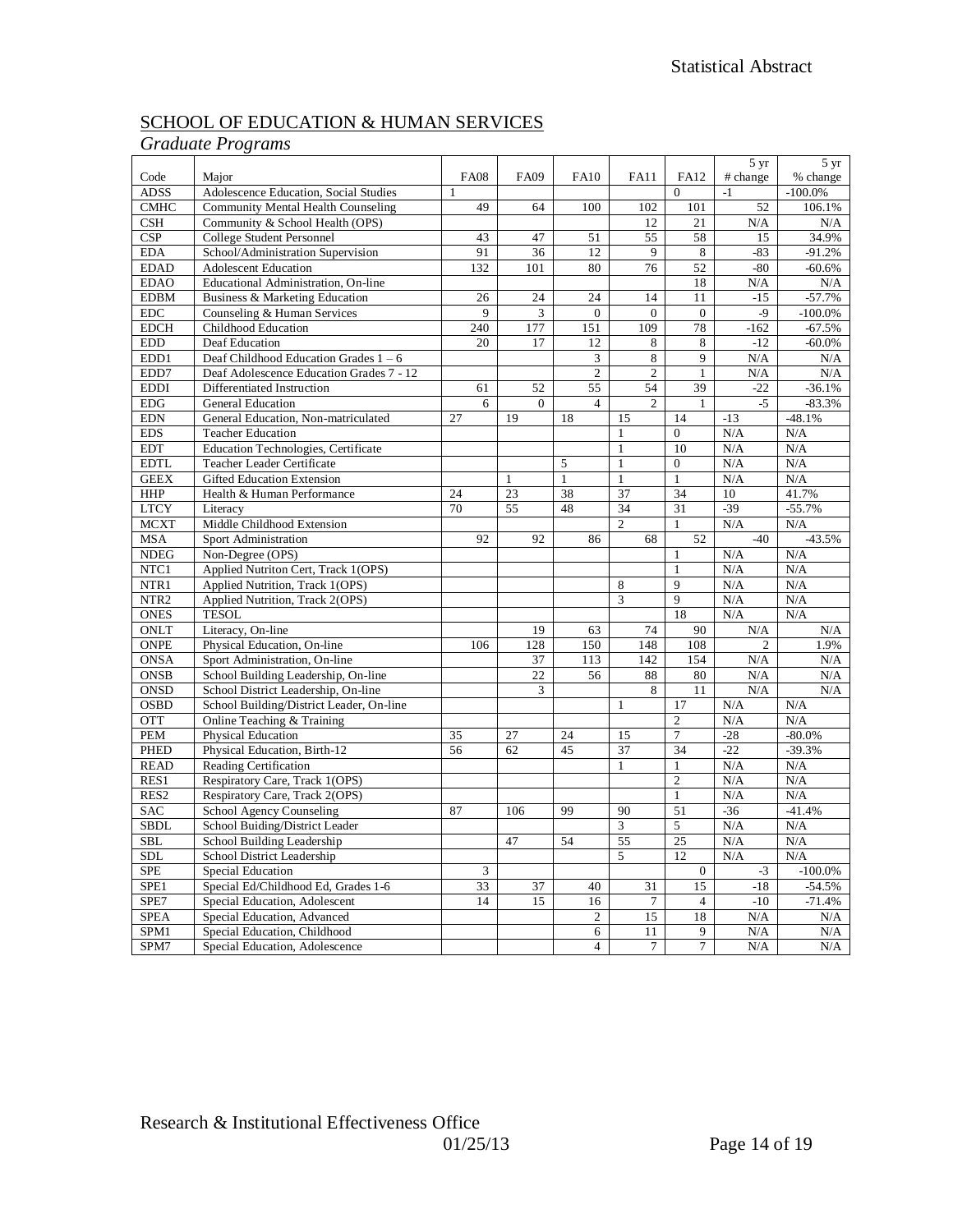## **ENROLLMENTSBY MAJOR Cont'd**

\*Includes double counting

### WEHLE SCHOOL OF BUSINESS

### *Undergraduate Programs*

|                  |                                       |             |             |             |             |             | 5 yr         | 5 yr     |
|------------------|---------------------------------------|-------------|-------------|-------------|-------------|-------------|--------------|----------|
| Code             | Major                                 | <b>FA08</b> | <b>FA09</b> | <b>FA10</b> | <b>FA11</b> | <b>FA12</b> | # change     | % change |
| <b>ACC</b>       | Accounting                            | 183         | 218         | 229         | 245         | 225         | 42           | 23.0%    |
| ACC1             | Accounting                            |             |             |             |             | 26          | N/A          | N/A      |
| ACC <sub>2</sub> | Professional Accounting               |             |             | C           | 3           | 11          | N/A          | N/A      |
| AIS              | <b>Accounting Information Systems</b> | 20          | 36          | 29          | 25          | 24          | 4            | 20.0%    |
| ECO              | Economics                             | 44          | 48          | 50          | 45          | 46          | 2            | 4.5%     |
| <b>ENT</b>       | Entrepreneurship                      | 37          | 44          | 49          | 52          | 44          | $\mathbf{r}$ | 18.9%    |
| <b>FIN</b>       | Finance                               | 133         | 134         | 143         | 127         | 124         | $-9$         | $-6.8\%$ |
| <b>IBUS</b>      | <b>International Business</b>         | 89          | 87          | 68          | 57          | 55          | $-34$        | $-38.2%$ |
| <b>MGT</b>       | Management                            | 205         | 173         | 133         | 125         | 125         | -80          | $-39.0%$ |
| MIS              | <b>Information Systems</b>            | 23          | 23          | 23          | 25          | 25          | 2            | 8.7%     |
| <b>MKT</b>       | Marketing                             | 176         | 170         | 160         | 142         | 152         | $-24$        | $-13.6%$ |
| <b>UNBU</b>      | <b>Undeclared Business</b>            | 21          | 28          | 35          | 23          | 19          | $-2$         | $-9.5%$  |
| <b>UND</b>       | Undecided                             | 56          | 40          | 23          | 12          | 15          | $-41$        | $-73.2%$ |

#### *Graduate Programs*

|             |                               |             |             |              |             |             | $5 \text{ yr}$ | $5 \text{ yr}$ |
|-------------|-------------------------------|-------------|-------------|--------------|-------------|-------------|----------------|----------------|
| Code        | Major                         | <b>FA08</b> | <b>FA09</b> | <b>FA10</b>  | <b>FA11</b> | <b>FA12</b> | # change       | % change       |
| <b>BUNM</b> | Business, Non-matriculated    |             |             | $\mathbf{r}$ |             | h           |                | 20.0%          |
| <b>INTB</b> | <b>International Business</b> |             |             | 12           | 10          | 11          | N/A            | N/A            |
| <b>MBA</b>  | MBA, Part-Time Program        | 228         | 243         | 228          | 213         | 211         | $-17$          | $-7.5%$        |
| MBA3        | <b>Bachelors/MBA 3+2</b>      |             |             |              |             |             | N/A            | N/A            |
| <b>MBAA</b> | MBA, Accounting 150 Hour      | 6           |             | 20           | 22          | 19          | 13             | 216.7%         |
| <b>MBAO</b> | MBA, One Year Program         | 20          | 22          | 26           | 29          | 21          |                | 5.0%           |
| <b>MBAP</b> | MBA, Professional Accounting  | 43          | 39          | 41           | 49          | 59          | 16             | 37.2%          |
| <b>MFA</b>  | Forensic Accounting           |             |             | $\mathbf{r}$ | 11          | 15          | N/A            | N/A            |

### OTHER INFORMATION

*Undergraduate Programs*

|              |                         |             |             |             |             |          | 5 yr     | 5 vr     |
|--------------|-------------------------|-------------|-------------|-------------|-------------|----------|----------|----------|
| Code         | Maior                   | <b>FA08</b> | <b>FA09</b> | <b>FA10</b> | <b>FA11</b> | FA12     | # change | % change |
| <b>AUDIT</b> | Auditing                |             |             | 21          | 19          | 21<br>∠⊥ | 14       | 200.0%   |
| <b>NDEG</b>  | Non-degree              | 103         | 57          | 268         | 262         | 245      | 142      | 137.9%   |
|              | Double Maiors           | 356         | 509         | 479         | 314         | 340      | $-16$    | $-4.5%$  |
|              | <b>Triple Maiors</b>    |             | 23          | 17          | 24          | 13       | $\sim$   | 18.2%    |
|              | <b>Ouadruple Majors</b> |             |             | 4           |             |          |          | 50.0%    |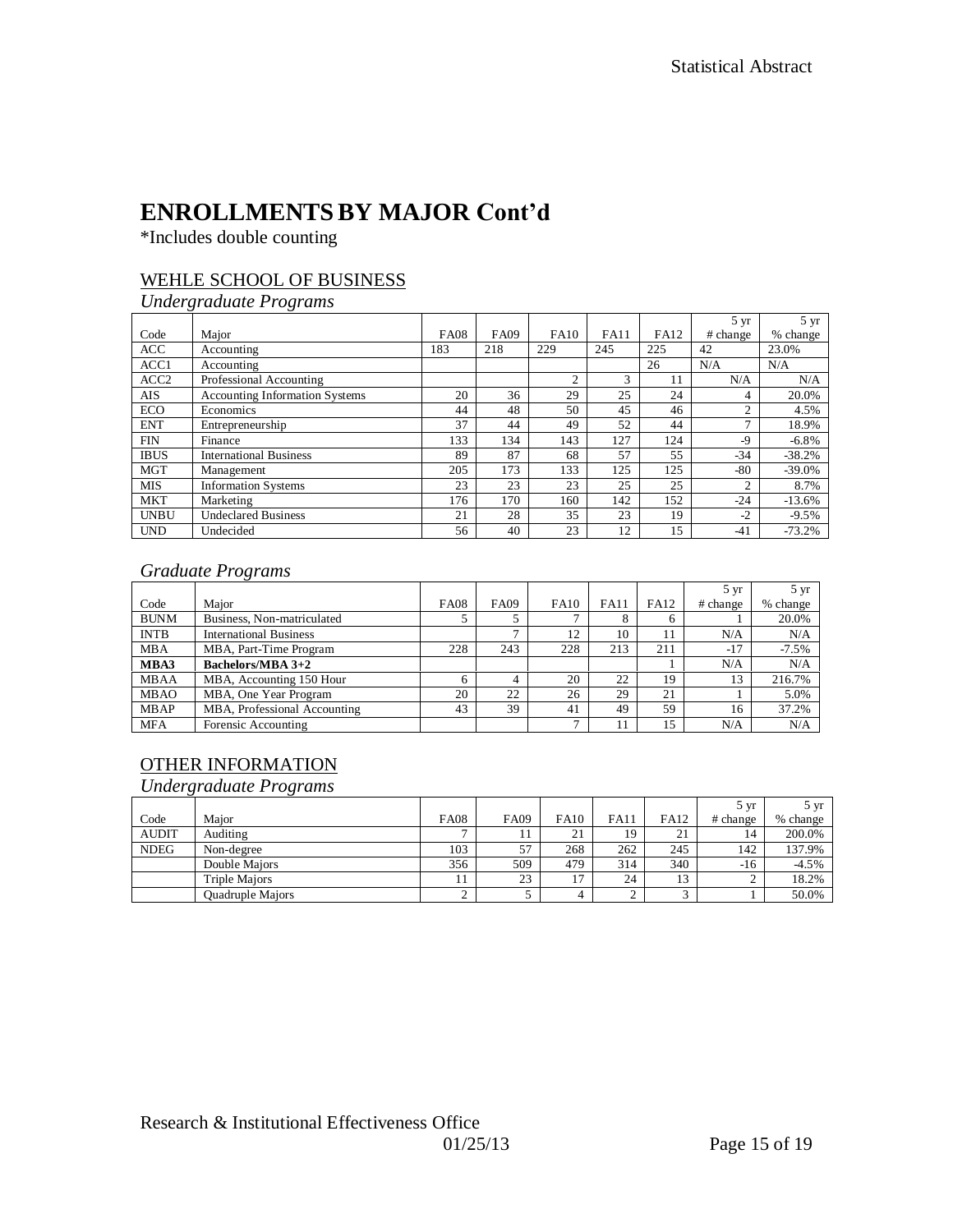## **CREDIT HOURS BY DEPARTMENT AND SCHOOL** Fall 2012 Credit Hours

|                                            |            |                |                   | $%$ of        | $%$ of  |
|--------------------------------------------|------------|----------------|-------------------|---------------|---------|
| <b>Department</b>                          | Undergrad  | Graduate       | <b>Total</b>      | <b>School</b> | College |
| Animal Behavior, Ecology, & Conservation   | 530        | 373            | 903               | 2.6%          | 1.6%    |
| Biology                                    | 3015       | $\theta$       | 3015              | 8.8%          | 5.2%    |
| Chemistry                                  | 1673       | $\Omega$       | 1673              | 4.9%          | 2.9%    |
| Classics                                   | 846        | $\theta$       | 846               | 2.5%          | 1.5%    |
| <b>Communication Studies</b>               | 2347       | 210            | 2557              | 7.5%          | 4.4%    |
| Computer Science                           | 497        | $\Omega$       | 497               | 1.5%          | 0.9%    |
| English                                    | 2310       | $\Omega$       | 2310              | 6.7%          | 4.0%    |
| English as a Second Language (ESL)         | 124        | $\theta$       | 124               | 0.4%          | 0.2%    |
| Fine Arts                                  | 1626       | $\theta$       | 1626              | 4.7%          | 2.8%    |
| <b>First Year Seminar</b>                  | 1617       | $\overline{0}$ | 1617              | 4.7%          | 2.8%    |
| History                                    | 2724       | $\Omega$       | 2724              | 8.0%          | 4.7%    |
| Mathematics & Statistics                   | 2622       | $\overline{0}$ | 2622              | 7.7%          | 4.5%    |
| Military Science                           | 311        | $\theta$       | 311               | 0.9%          | 0.5%    |
| Modern Languages                           | 1209       | $\Omega$       | 1209              | 3.5%          | 2.1%    |
| Philosophy                                 | 3222       | $\overline{0}$ | 3222              | 9.4%          | 5.6%    |
| Physics                                    | 574        | $\Omega$       | 574               | 1.7%          | 1.0%    |
| <b>Political Science</b>                   | 1260       | $\theta$       | 1260              | 3.7%          | 2.2%    |
| Psychology                                 | 2412       | $\Omega$       | 2412              | 7.0%          | 4.2%    |
| Religious Studies & Theology               | 2949       | $\theta$       | 2949              | 8.6%          | 5.1%    |
| Sociology, Anthropology & Criminal Justice | 1782       | $\theta$       | $\overline{1782}$ | 5.2%          | 3.1%    |
| Undeclared                                 | 16         | $\Omega$       | 16                | 0.05%         | 0.03%   |
| Arts & Sciences                            | 33666      | 583            | 34249             |               |         |
|                                            |            |                |                   |               |         |
|                                            |            |                |                   | $%$ of        | $%$ of  |
| <b>Department</b>                          | Undergrad. | Graduate       | <b>Total</b>      | <b>School</b> | College |
| Counseling & Human Services                |            | 1368           | 1368              | 10.5%         | 2.4%    |
| Teacher Education (1)                      | 2152       | 1656           | 3808              | 29.3%         | 6.6%    |
| Graduate Education & Leadership            | 354        | 3879           | 4233              | 32.6%         | 7.3%    |
| Kinesiology                                | 1838       | 1023           | 2861              | 22.0%         | 4.9%    |
| Office of Professional Studies (2)         |            | 707            | 707               | 5.4%          | 1.2%    |
| <b>Education &amp; Human Services</b>      | 4344       | 8633           | 12977             |               |         |
|                                            |            |                |                   |               |         |
|                                            |            |                |                   | $%$ of        | $%$ of  |
| <b>Department</b>                          | Undergrad. | Graduate       | <b>Total</b>      | <b>School</b> | College |
| Accounting                                 | 1603       | 967            | 2570              | 24.2%         | 4.4%    |
| Economics & Finance                        | 2706       | 666            | 3372              | 31.7%         | 5.8%    |
| <b>Graduate Business Programs</b>          |            | 117            | 117               | 1.1%          | 0.2%    |
| Management                                 | 1734       | 1035           | 2769              | 26.1%         | 4.8%    |
| Marketing & Information Systems            | 1574       | 225            | 1799              | 16.9%         | 3.1%    |
| <b>Wehle School of Business</b>            | 7617       | 3010           | 10627             |               |         |

|                         |            |          |              | $%$ of | $%$ of  |
|-------------------------|------------|----------|--------------|--------|---------|
| <b>Department</b>       | Undergrad. | Graduate | <b>Total</b> | School | College |
| Unaffiliated            | 182        |          | 183          |        | 0.3%    |
| <b>CANISIUS COLLEGE</b> | 45809      | 12227    | 58036        |        |         |

 *(1)Starting in 2012 (201230) "Adolescence Ed". & "Education" are Combined in "Teacher Education". (2) Office of Professional Studies is a Department in Education & Human Services.*

**Wehle School of Business** 

 $\overline{\Gamma}$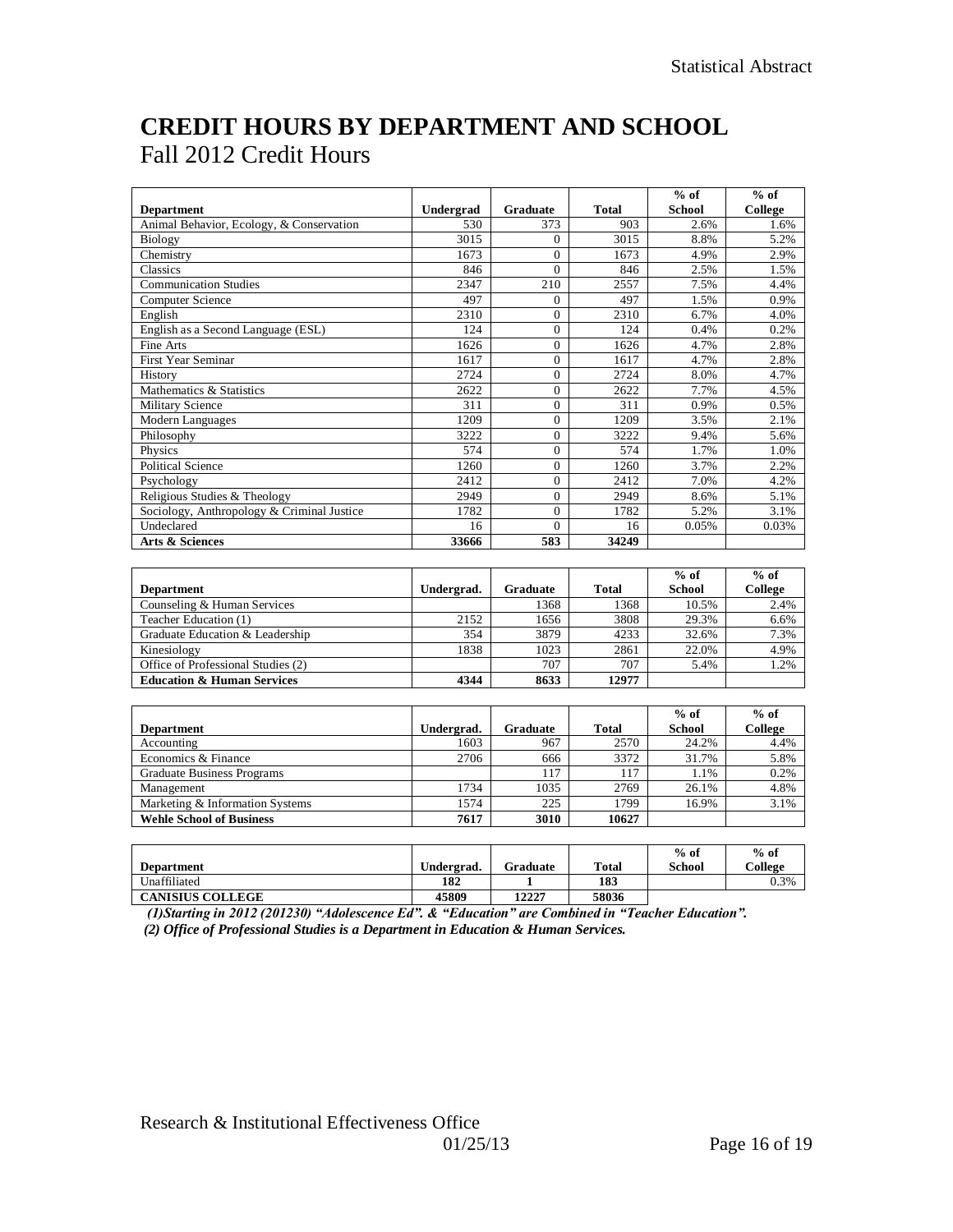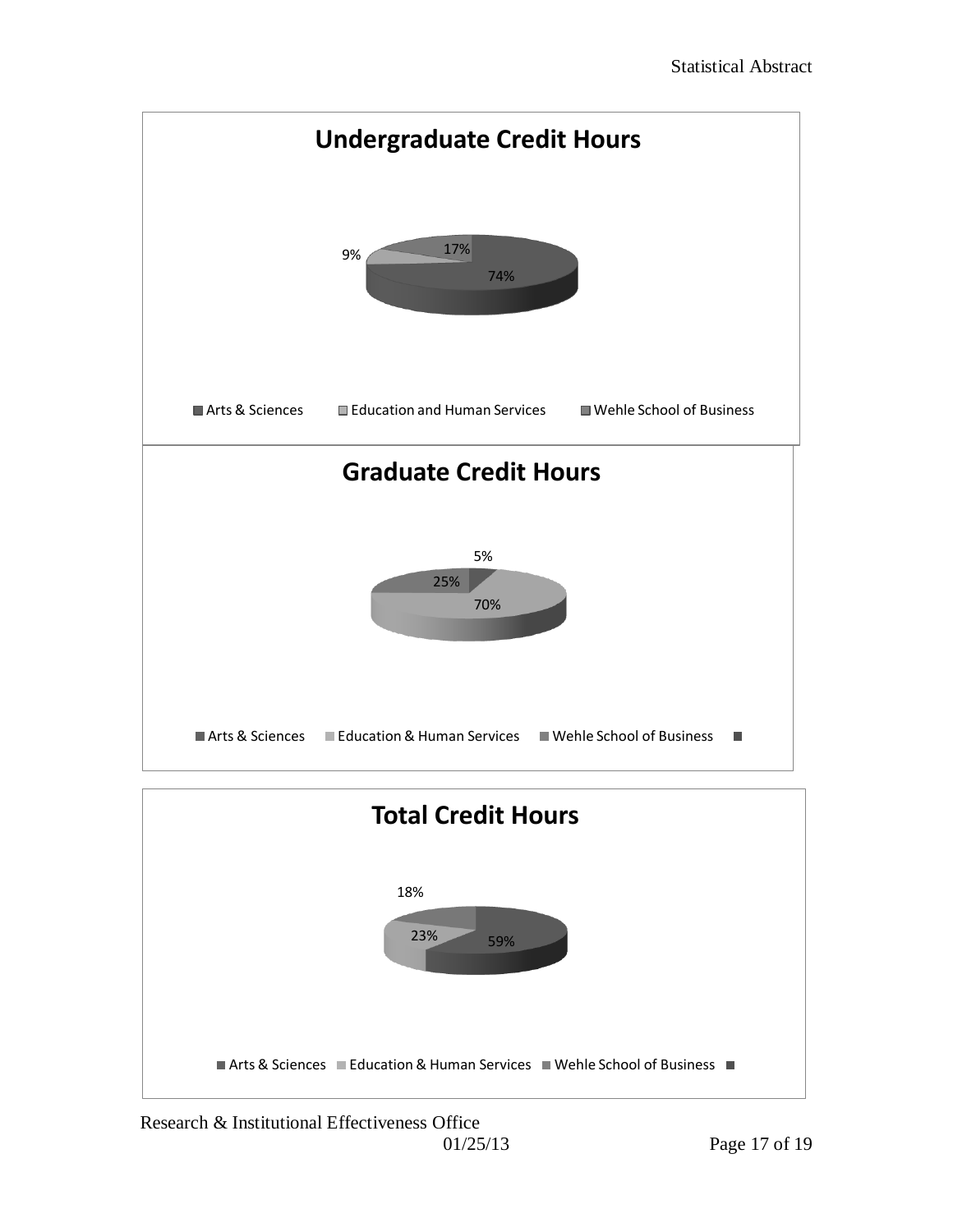| Department (1)                                         | Fall<br>2008        | Fall<br>2009 | Fall<br>2010 | Fall<br>2011 | Fall<br>2012 | 5 Yr %<br>change |
|--------------------------------------------------------|---------------------|--------------|--------------|--------------|--------------|------------------|
| Animal Behavior, Ecology, & Conservation               |                     |              |              | 693          | 903          | N/A              |
| Biology                                                | 2702                | 2685         | 3128         | 3119         | 3015         | 11.6%            |
| Chemistry                                              | 1611                | 1651         | 1428         | 1779         | 1673         | 3.8%             |
| Classics                                               | 753                 | 846          | 1053         | 849          | 846          | 12.4%            |
| <b>Communication Studies</b>                           | 2343                | 2718         | 2718         | 2631         | 2557         | 9.1%             |
| Computer Science                                       | 526                 | 348          | 401          | 512          | 497          | $-5.5%$          |
| English                                                | 4071                | 2973         | 2688         | 2547         | 2310         | N/A              |
| English as a Second Language                           |                     |              | 173          | 230          | 124          | N/A              |
| Fine Arts                                              | 1905                | 1800         | 1865         | 1628         | 1626         | $-14.6%$         |
| <b>First Year Seminar</b>                              |                     | 1557         | 1512         | 1815         | 1617         | N/A              |
| History                                                | 3165                | 2776         | 2694         | 2659         | 2724         | $-13.9%$         |
| Mathematics & Statistics                               | 3050                | 2715         | 2447         | 2715         | 2622         | $-14.0%$         |
| <b>Military Science</b>                                | 278                 | 287          | 292          | 309          | 311          | 11.9%            |
| Modern Languages                                       | 2535                | 1116         | 1110         | 1224         | 1209         | $-52.3%$         |
| Philosophy                                             | 3075                | 2961         | 2790         | 2997         | 3222         | 4.8%             |
| Physics                                                | 417                 | 537          | 530          | 565          | 574          | 37.6%            |
| <b>Political Science</b>                               | 1425                | 1305         | 1446         | 1110         | 1260         | $-11.6%$         |
| Psychology                                             | 2091                | 1993         | 2583         | 2505         | 2412         | 15.4%            |
| Religious Studies & Theology                           | 3279                | 2982         | 3315         | 3423         | 2949         | $-10.1%$         |
| Sociology/Anthropology & CJ                            | 2466                | 1989         | 1447         | 1780         | 1782         | $-27.7%$         |
| Undeclared (Unallocated)                               | 48                  | 24           | 34           | 33           | 16           | N/A              |
| Arts & Sciences                                        | 35740               | 33265        | 33654        | 35123        | 34249        | $-4.2%$          |
|                                                        |                     |              |              |              |              |                  |
| Department (2)                                         | Fall<br>2008<br>(3) | Fall<br>2009 | Fall<br>2010 | Fall<br>2011 | Fall<br>2012 | 5 Yr %<br>change |
| Adolescence Education (1)                              | 2874                | 2322         | 2052         | 1787         |              | N/A              |
| Counseling & Human Services                            | 1261                | 1452         | 1729         | 1659         | 1368         | 8.5%             |
| Education (1)                                          | 4857                | 4089         | 4145         | 3376         |              | N/A              |
| Graduate Education & Leadership                        | 2476                | 2859         | 3820         | 4089         | 4233         | 71.0%            |
| Kinesiology                                            | 3577                | 3587         | 3732         | 3456         | 2861         | $-20.0\%$        |
| Office of Professional Studies                         |                     |              |              | 275          | 707          | N/A              |
| Teacher Education (1)                                  |                     |              |              |              | 3808         | N/A              |
| <b>Education &amp; Human Services</b>                  | 15045               | 14309        | 15478        | 14642        | 12977        | $-13.7%$         |
|                                                        |                     |              |              |              |              |                  |
|                                                        | Fall                | Fall         | Fall         | Fall         | Fall         | 5 Yr %           |
| Department (3)                                         | 2008                | 2009         | 2010         | 2011         | 2012         | change           |
| Accounting                                             | 1863                | 2350         | 2534         | 2582         | 2570         | 37.9%            |
| Economics & Finance                                    | 4182                | 3868         | 3945         | 3718         | 3372         | $-19.4%$         |
| <b>Graduate Business Programs</b>                      | 46                  | 42           | 47           | 39           | 117          | 154.3%           |
| Management                                             | 4088                | 4136         | 3997         | 2692         | 2769         | $-32.3%$         |
| Marketing & Info.Systems (Just Info. Sys. before 2010) | 672                 | 804          | 762          | 2235         | 1799         | N/A              |

## **CREDIT HOURS BY DEPARTMENT, 2008-12 (2)**

|                             | Fall<br>2008 | Fall<br>2009 | Fall<br>2010 | Fall<br>2011 | Fall<br>2012 | 5 Yr %<br>change |
|-----------------------------|--------------|--------------|--------------|--------------|--------------|------------------|
| Unaffiliated                | 69           | 181          | 133          | 162          | 183          | 165.2%           |
| <b>CANISIUS COLLEGE (4)</b> | 63589        | 58955        | 60550        | 61193        | 58036        | $-8.7\%$         |

**Wehle School of Business 10851 11200 11285 11266 10627 -2.1%**

*(1) Animal Behavior, Ecology, and Conservation removed from Biology beginning 2011-12. First Year Seminar replaces ENG101 beginning Fall 2009.*

*(2) Starting in 2012 (201230) Adolescence Ed. & Education are Combined in Teacher Education. Sport Administration removed from Graduate Education and Leadership beginning 2011-12.*

*(3) Marketing moved from Management and joined Information Systems beginning 2011-12.*

*(4) Data from years 2008 - 2010 copied from archival records. Special note Fall 2008. Aggregate total of 63,589 Cr Hrs agrees to Census on file. However the component "Departments" omit 1,884 Cr Hrs and are therefore understated.*